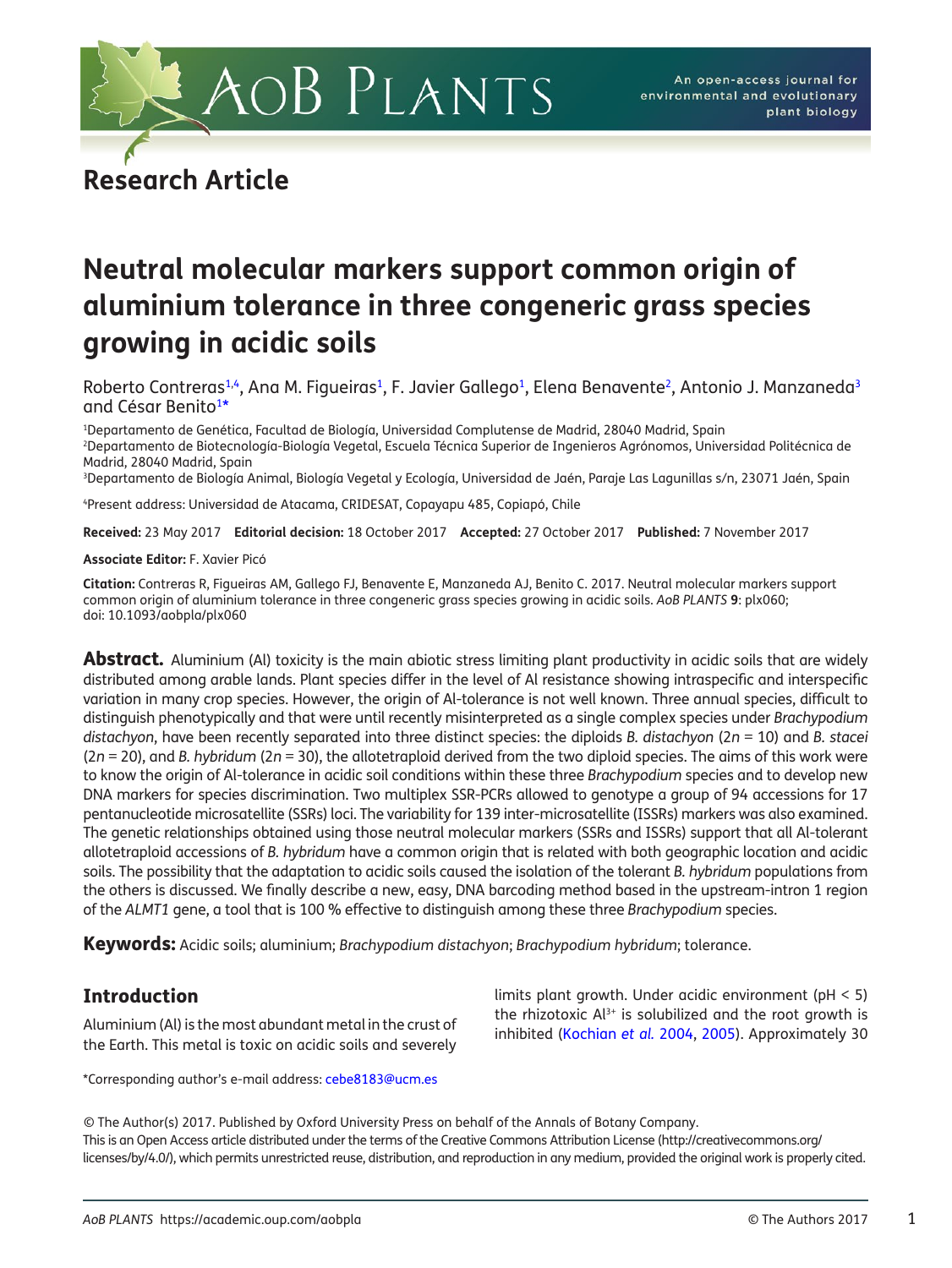% of the Earth's total land area consists of highly acidic soils, and as much as 50 % of the world's potentially arable lands are acidic [\(von Uexküll and Mutert 1995](#page-15-0)). The tropic and subtropics are important food-producing regions. These regions comprise large areas of acidic soils that are also very frequent in the Iberian Peninsula. The main abiotic stress limiting crop production is the drought and the second is Al toxicity both constituting food security threats [\(von Uexküll and Mutert 1995](#page-15-0)). The study of complex stress tolerance traits like Al-tolerance is difficult in important agronomical species like wheat, barley and rye, which have large genomes, abundant repetitive sequences and some, as wheat, are polyploids. Previous studies, using candidate Al-tolerance genes, have suggested that several tolerant varieties of wheat and barley were originated from acidic soils (Ryan *et al.* [2010;](#page-14-2) [Ryan and Delhaize 2010](#page-14-3); [Delhaize](#page-13-0) *et al.* [2012a](#page-13-0); Fujii *et al.* [2012](#page-13-1); [Garcia-Oliveira](#page-13-2) *et al.* 2013, [2014](#page-13-3)). Al-tolerance is common in species endemic to regions with acidic soils where the ability to cope with  $Al^{3+}$ stress is a prerequisite for survival. Examples include tea (*Camellia sinensis*), buckwheat (*Fagopyrum esculentum*), *Melostoma* and *Hydrangea* sp., all of which accumulate high concentrations of Al in their leaves (Ma *et al.* [2001](#page-14-4); Ryan *et al.* [2010](#page-14-2)). However, there are no genetic studies with neutral molecular markers indicating a common origin for Al-tolerance in acidic soils. The origins of Al resistance in wheat (*Triticum aestivum*) are difficult to explain because all the diploid progenitors of this hexaploid species are reportedly sensitive to Al stress. The expression of an anion channel (TaALMT1) that releases malate anions from the root apices controls the genotypic variation for Al resistance in wheat ([Ryan](#page-14-2) *et al.* [2010](#page-14-2)). This gene (*TaALMT1*) is not a neutral marker. This trait in wheat has multiple independent origins that enhance Al resistance by increasing *TaALMT1* expression and is an example of evolutionary adaptation to a major abiotic stress (Ryan *et al.* [2010](#page-14-2)).

*Brachypodium distachyon* is a diploid annual small grass with several attributes suitable for being an excellent genetic model organism for the Poaceae. For example, its morphological characteristics, like a small stature, and simple growth conditions, allow to grow large amounts of plants in a small space in growth chambers and, also, to obtain several generations in a year, with a minimum of 6 weeks from seed to seed (Garvin *et al.* [2008;](#page-14-5) Mur *et al.* [2011\)](#page-14-6). In addition, as *B. distachyon* is self-fertile (autogamous) plant, it is easy and quick to obtain uniform pure inbred lines composed by plants with identical genotype within two generations (Vogel *et al.* [2009\)](#page-15-1). Moreover, its small (1C = 0.3 pg of DNA), recently sequenced, genome contains mostly single or low-copy repetitive DNA ([Wolny and Hasterok 2009](#page-15-2); The International *Brachypodium* [Initiative \[IBI\] 2010](#page-15-3)). On the other hand, it is feasible to obtain transgenic plants in *B. distachyon* due to the existence of efficient Agrobacterium-mediated transformation protocols ([Vogel](#page-15-1) *et al.* 2009). Finally, the phylogenetic studies indicate that *B. distachyon* is genetically closer to economically important Triticeae species like wheat (*Triticum* spp.) and barley (*Hordeum* spp.) than rice (*Oryza sativa*), a subtropical cereal with a fully sequenced genome [\(Grass](#page-14-7) [Phylogeny Working Group 2001;](#page-14-7) [Catalán](#page-13-4) *et al.* 2012). Because of all these attributes, *B. distachyon* is a truly tractable model grass for monocot and especially for Triticeae species.

The characterization of natural diversity and the phylogenetic relationships of *B. distachyon*, *B. stacei* and *B. hybridum* species have been carried out using molecular, cytological and morphological markers ([Filiz](#page-13-5) *et al.* [2009;](#page-13-5) [Vogel](#page-15-1) *et al.* 2009; Mur *et al.* [2011](#page-14-6); [Catalán](#page-13-4) *et al.* [2012;](#page-13-4) [López-Álvarez](#page-14-8) *et al.* 2012; [Manzaneda](#page-14-9) *et al.* [2012\)](#page-14-9). The first cytogenetic analyses of *B. distachyon sensu lato* pointed out the existence of three different putative ploidy levels with 2*n* = 10 (initial diploid race),  $2n = 20$  (autotetraploid) and  $2n = 30$  (autohexaploid) chromosomes [\(Robertson 1981\)](#page-14-10). However, recent cytogenetic studies using fluorescence *in situ* hybridization with both genomic DNA and ribosomal DNA genes and also using 'single-locus' BAC (bacterial artificial chromosome) clones indicated that 2*n* = 10 and 2*n* = 20 chromosome cytotypes were two distinct diploid taxa with a different basic chromosome number of *x* = 5 and *x* = 10, respectively. The 2*n* = 30 chromosome cytotype was the allotetraploid between these two diploid taxa ([Hasterok](#page-14-11) *et al.* 2004, [2006](#page-14-12)). This finding has also been supported using comparative chromosome painting ([Idziak](#page-14-13) *et al.* 2011). Phylogenetic analysis using five nuclear loci and two plastid sequences demonstrated that the  $2n = 2x = 10$  and  $2n = 2x = 20$  cytotypes were two independent lineages that were, respectively, the paternal and maternal genome donors of the 2*n* = 4*x* = 30 allotetraploid cytotype (Catalán *et al.* [2012, 2016b](#page-13-6)). The 2*n* = 2*x* = 20 lineage was estimated to be older and mutated significantly faster than the 2*n* = 2*x* = 10 lineage. Taking into account all the phenotypic, cytogenetic and molecular differences among the three cytotypes, their taxonomic separation into three different species was first reported by [Catalán](#page-13-4) *et al.* (2012) who described the two novel species: *B. stacei* (2*n* = 2*x* = 20) and *B. hybridum* (2*n* = 4*x* = 30).

*Brachypodium distachyon*, *B. stacei* and *B. hybridum* are distributed by the entire circum-Mediterranean zone ([Schippmann 1991;](#page-14-14) [Garvin](#page-14-5) *et al.* 2008; [Catalán](#page-13-4) *et al.* [2012;](#page-13-4) [López-Álvarez](#page-14-8) *et al.* 2012). They can grow in different environments with different abiotic and biotic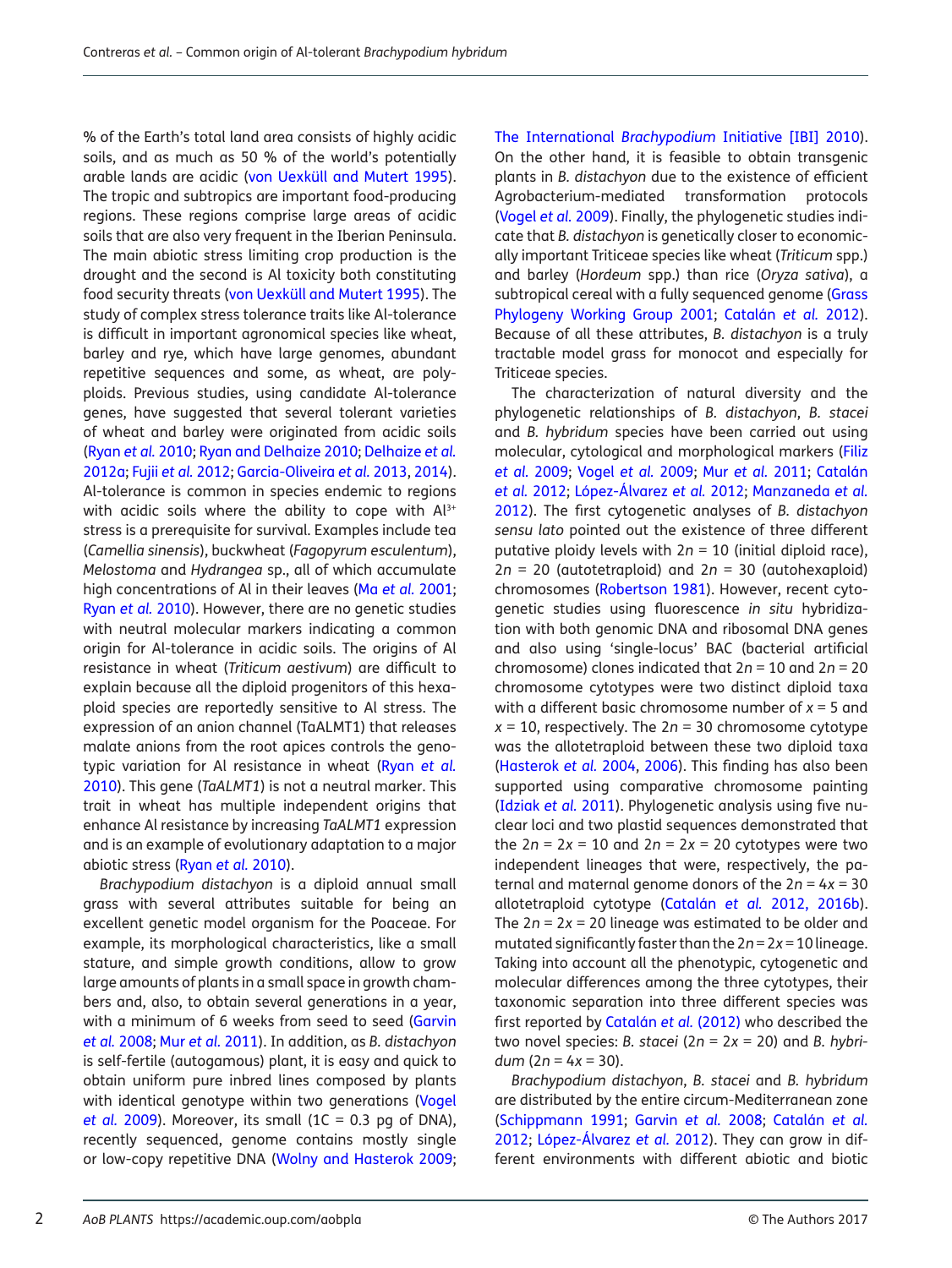conditions that could be associated with adaptive natural genetic variation ([Garvin](#page-14-5) *et al.* 2008; [Manzaneda](#page-14-9)  *et al.* [2012\)](#page-14-9). *Brachypodium distachyon* and *B. hybridum* populations are widespread in the Mediterranean region and largely overlap [\(López-Álvarez](#page-14-8) *et al.* 2012). *Brachypodium stacei* populations have been detected in both western and eastern Mediterranean regions and also in SW Asian-Middle East region. *Brachypodium distachyon* grows in higher, cooler and wetter places; *B. stacei* in lower, warmer and drier places; and *B. hybridum* in places with intermediate climatic features. *Brachypodium hybridum* had the largest niche overlap with its parent niches, but a similar distribution range and niche breadth ([López-Álvarez](#page-14-8) *et al.* 2012, [2015](#page-14-15)). The distribution of *B. distachyon* and *B. hybridum* species is geographically structured throughout its range in the Iberian Peninsula, and is associated with aridity gradients, i.e. *B. distachyon* commonly appears in the east and north of the Iberian Peninsula, whereas in the south is either restricted to montane areas at mid- or high elevations, or in populations located near the coast, frequently in wet habitats in which summer drought is attenuated ([Manzaneda](#page-14-9) *et al.* 2012). Contrastingly, *B. hybridum* grows across the Iberian Peninsula at low to mid-elevations, in NE and NW Spain (all places except the very humid North) inhabiting dry environments in which a predictable summer drought period exists [\(Manzaneda](#page-14-9) *et al.* 2012; [López-Álvarez](#page-14-8) *et al.* 2012, [2015](#page-14-15)). Recently, [Marques](#page-14-16) *et al.* (2017) have found a higher genetic diversity in eastern Iberian populations of *B. distachyon* occurring in basic soils suggesting that these populations could be less constrained than those occurring in western areas of the Iberian Peninsula where the soils are more acidic and accumulate toxic Al ions. This result suggests that the western Iberian acidic soils might prevent the establishment of Al-sensitive *B. distachyon* populations, potentially causing the existence of more genetically depauperate individuals.

Genotypes growing in acidic soils may have multiple origins but the possibility of a common origin cannot be excluded. In the latter case, one would expect that the Al-tolerant genotypes would share common neutral molecular markers and were more genetically related.

These species (*B. distachyon*, *B. stacei* and *B. hybridum*) show a great similarity for most external traits, which explains that they were classified with the same botanical name, *B. distachyon*. Their correct classification using only phenotypic and metabolic traits is feasible though laborious [\(Catalán](#page-13-7) *et al.* 2016a; [López-](#page-14-17)[Álvarez](#page-14-17) *et al.* 2017). Hence, it is important to develop taxonomic methods based in the use of DNA genetic markers that facilitate to identify an organism as belonging to a particular species and to assign the new collected accessions to the right species ([López-Álvarez](#page-14-8) *et al.* [2012](#page-14-8)). This is specially demanded for this group of species since other quick procedures, as flow cytometry, cannot distinguish clearly between *B. distachyon* and *B. stacei* [\(Draper](#page-13-8) *et al.* 2001; [Catalán](#page-13-4) *et al.* 2012; [Manzaneda](#page-14-9) *et al.* 2012), and only the time-consuming cytological analysis is a fully reliable alternative.

All the accessions used in this work were previously classified as Al-sensitive or Al-tolerant based on the relative root regrowth after Al stress using different histochemical methods described in [Contreras](#page-13-9) *et al.* (2014). In addition, this study detected an insertion in the promoter region of the *BdALMT1* gene in all *B. hybridum* and *B. distachyon* Al-tolerant accessions. The *BdALMT1* gene is an orthologous of the Al-tolerance gene *TaALMT1* of wheat and probably has a similar function. These genes, belonging to the Al-activated malate transporter family, are involved in Al-tolerance in multiple species ([Delhaize](#page-13-10) *et al.* 2012b). [Contreras](#page-13-9) *et al.* (2014) demonstrated that the exudation of citrate and malate was induced only in the roots of Al-tolerant allotetraploid *B. hybridum* samples and of the tolerant diploid accession ABR8 of *B. distachyon*. These authors also showed that the transcription of *BdALMT1* gene was induced by Al in the tolerant accessions ABR8 (*B. distachyon*) and CB (*B. hybridum*), but nor in the Al-sensitive accessions ABR1 (*B. distachyon*) and GRA 788 (*B. hybridum*). The higher levels of *BdALMT1* transcript found in the former could be related with the insertion present in the promoter of *BdALMT1* gene and related with the induction and the high expression detected in Al-tolerant accessions of *B. hybridum* and *B. distachyon*. Therefore, to characterize the natural diversity of annual *Brachypodium* species in relation to the Al-tolerance and their potential common origin from acidic soil regions and to provide a valuable new tool to *Brachypodium* researchers, we have analysed a diverse collection of *B. distachyon* (one tolerant and 51 sensitive accessions), *B. stacei* (nine sensitive accessions) and *B. hybridum* (10 tolerant and 23 sensitive accessions) accessions that came mainly from the Iberian Peninsula using new SSR and ISSR neutral molecular markers and the amplification of the *BdALMT1* upstream-intron 1 region.

## Methods

#### **Plant materials**

Fifty-two diploid accessions (2*n* = 2*x* = 10) of *B. distachyon*, nine diploid accessions (2*n* = 2*x* = 20) of *B. stacei* and 33 allotetraploid accessions (2*n* = 4*x* = 30) of *B. hybridum* were studied **[see Supporting Information— Table S1]**. The sampled populations from the Iberian Peninsula and Balearic and Canary Islands cover most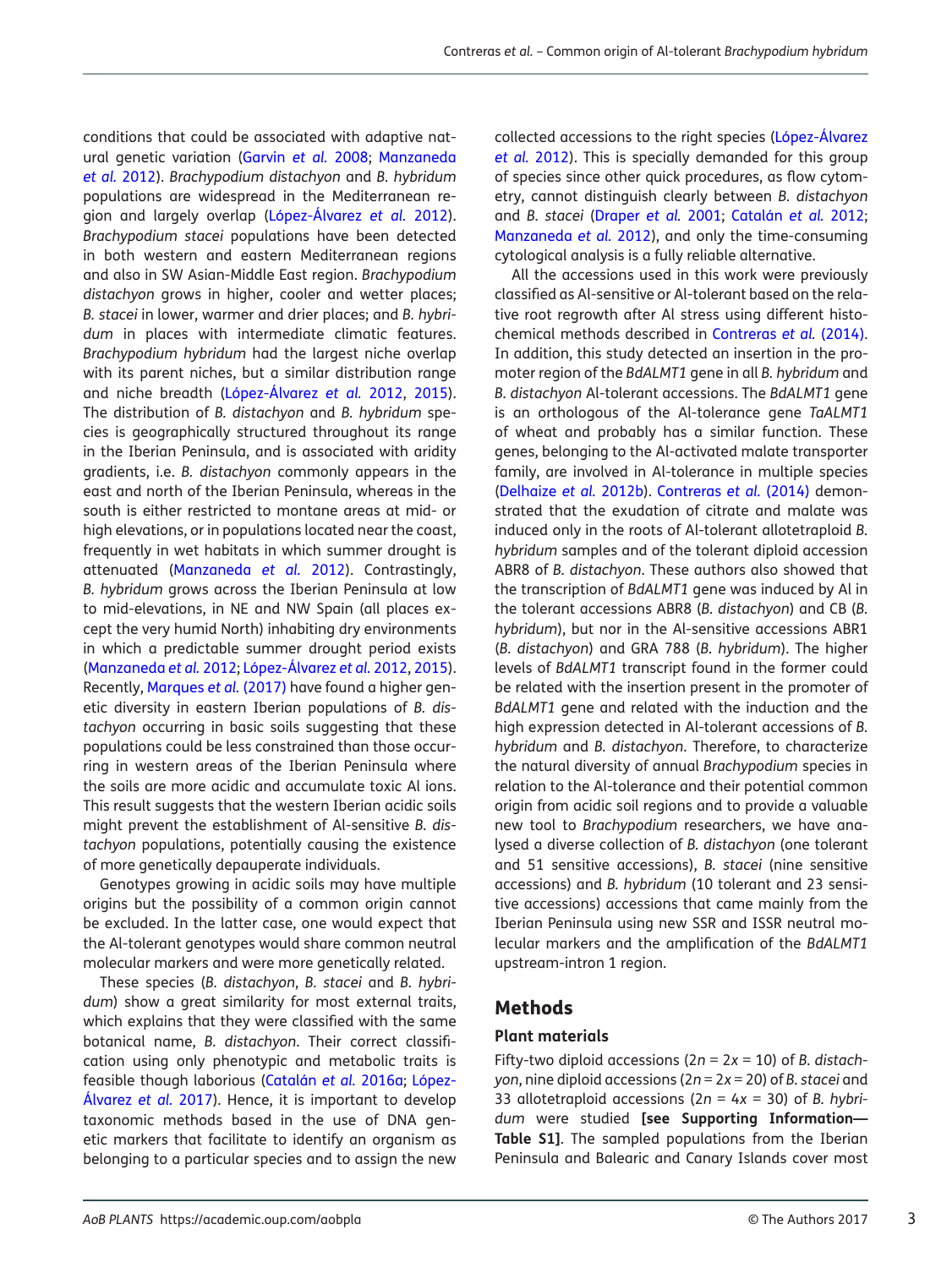of the ranges of distribution, elevation and types of climate and habitat in which these species grow (**see Supporting Information—Table S1**; [Fig. 1\)](#page-3-0). All plants were cultivated in a growth chamber kept at 22 °C with a 16-h photoperiod.

#### **Selection of pentanucleotide SSR loci, DNA extraction, SSR multiplex PCR and ISSR-PCR amplifications**

Seventeen pentanucleotide SSR loci were selected from the five different chromosomes of *B. distachyon* using the sequence of Bd21 accession [\(The International](#page-15-3)  *Brachypodium* [Initiative 2010\)](#page-15-3) **[see Supporting Information—Fig. S1]** and the Phobos 3.3.1.1 software [\(Mayer 2006–2010,](#page-14-18) [http://www.rub.de/spezzoo/cm/cm\\_](http://www.rub.de/spezzoo/cm/cm_phobos.htm) [phobos.htm\)](http://www.rub.de/spezzoo/cm/cm_phobos.htm). In order to obtain amplification products with small sizes (between 100 and 450 bp) easy to separate using capillary electrophoresis, pentanucleotide SSRs showing a small number of repeat units (between four and nine) in the IBI Bd21 reference genome were selected.

In total, 2009 pentanucleotide SSRs were identified using the Bd21 sequence, Phobos 3.3.1.1 software and the cut-off value of four repeats. Five hundred and fiftyfour SSRs were detected on chromosome 1 (number of repeats ranged from 4 to 16), 446 on chromosome 2 (repeats between 4 and 13), 456 on chromosome

3 (repeats between 4 and 12), 369 on chromosome 4 (repeats between 4 and 20) and 184 on chromosome 5 (repeats between 4 and 11). Several combinations of different SSRs were tested to find compatible multiplex PCR amplifications using the MPprimer software. The two sets of compatible multiplex PCR developed were based on: (i) ease of score, (ii) a compatible allele size range and (iii) similar optimal reaction conditions. Three SSRs were located on chromosome 1, four on chromosome 2, three on chromosome 3, three on chromosome 4 and four on chromosome 5 **[see Supporting Information—Fig. S1]**.

Two different multiplex PCR assays were designed using the MPprimer software ([Shen](#page-15-4) *et al.* 2010). The multiplex PCRs amplified nine and eight different SSRs (Sets 1 and 2, respectively; **see Supporting Information—Table S2**). Different fluorescent dyes (TAM, HEX, AT565, FAM) were used for primer labelling to discriminate co-amplified products either by size or by colour **[see Supporting Information—Table S2]**.

DNA was extracted from ~0.05 g of young leaf tissue with the DNAeasy plant mini kit (Qiagen). PCR-Multiplex Set 1 reactions were carried out with 4.7 μL genomic DNA (5 ng μL−1), 7 μL *Taq* PCR 2× Master Mix from Qiagen and 2.3 μL of nine primer pairs **[see Supporting Information— Table S3]**. PCR-Multiplex Set 2 reactions were carried out with 4.7 μL genomic DNA (5 ng μL−1), 7 μL *Taq* PCR 2× Master Mix from Qiagen, 0.5 μL free nuclease water and 1.8 μL of



<span id="page-3-0"></span>**Figure 1.** Map of Spain and Portugal including the soil pH data from [Fernández](#page-13-11) *et al.* (1971), [Rita and Rossello \(1989\)](#page-14-19) and [López and Grau](#page-14-20) [\(2004\).](#page-14-20) The location of the different *Brachypodium distachyon* and *B. stacei* diploid accessions and *B. hybridum* allotetraploid accessions is indicated.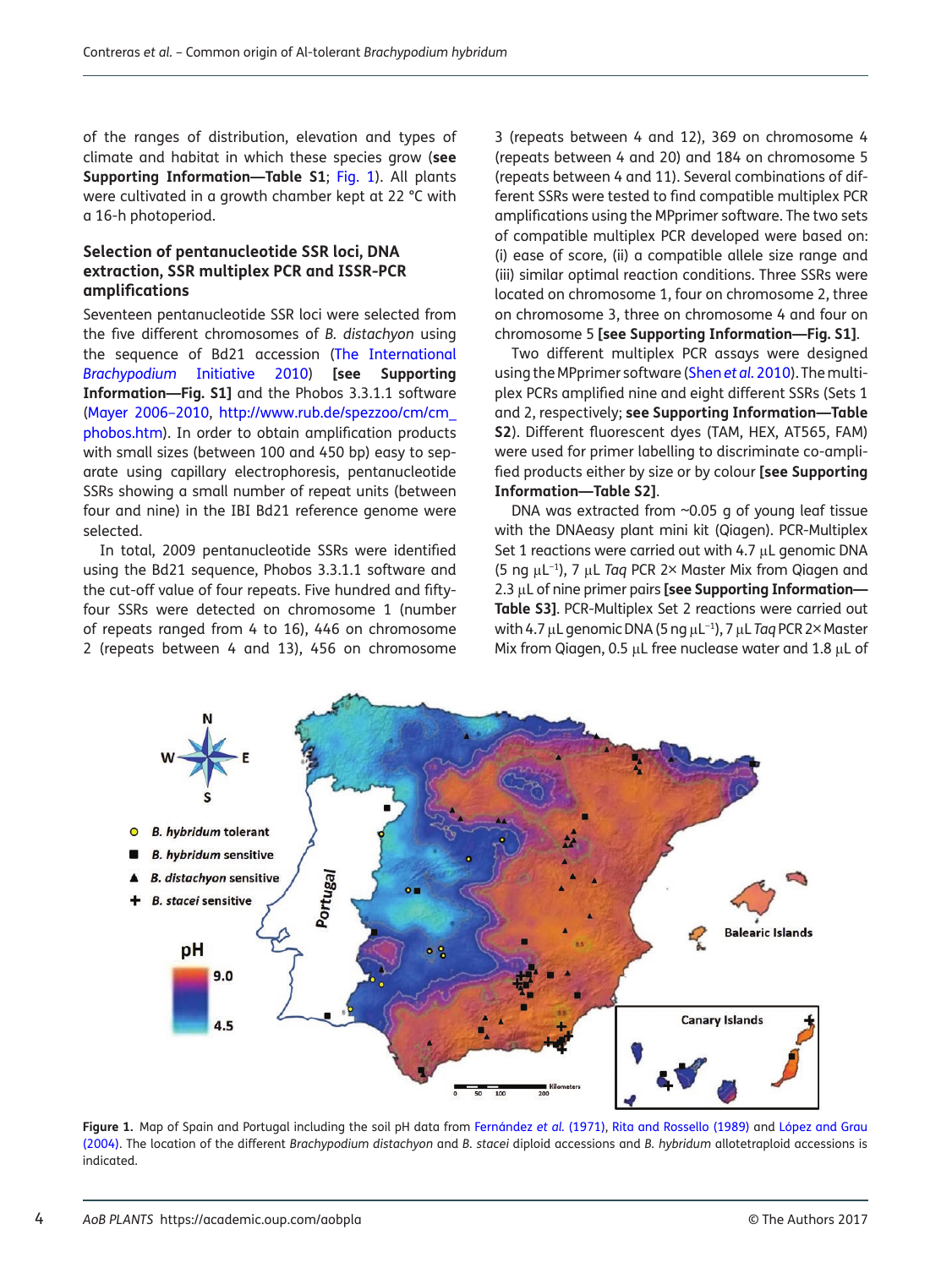eight primer pairs **[see Supporting Information—Table S3]**. Finally, 0.25 μL of the PCR-Multiplex products were mixed with 13.75 μL Mili-Q water and the GeneScan™-500 LIZ® dye size standard and run on an ABI3730xl (Applied Biosystems). The PCRs for Set 1 were carried out in a final volume of 14 μL on a MJ Research PTC-100 thermocycler with a thermal profile consisting of 2 min initial temperature denaturation step at 95 °C followed by 35 cycles of 45 s at 95 °C, 45 s at 58 °C and 2 min at 72 °C. A final 72 °C extension step of 6 min was included to promote nontemplated nucleotide addition at the 3′ end of the PCR products. The PCRs for Set 2 were carried out also in a final volume of 14 μL with a thermal profile consisting of 2 min initial temperature denaturation step at 95 °C followed by 40 cycles of 45 s at 95 °C, 45 s at 57 °C and 3 min at 72 °C. A final 72 °C extension step of 6 min was included. The Peak Scanner Software v 1.0 (Applied Biosystems) was used for the analysis of the SSR products.

Seven ISSR primers (Table 1) were selected from the set of 100 ISSR primers (UBC set # 9) from the Biotechnology Laboratory, University of British Columbia, Vancouver, Canada. These ISSR selected primers were used to amplify the genomic DNA of 52 diploid accessions (2*n* = 2*x* = 10) of *B. distachyon* and 33 allotetraploid accessions (2*n* = 4*x* = 30) of *B. hybridum* **[see Supporting Information—Table S1]**. For each primer, a 12 μL amplification reaction was prepared containing: 3.6 μL of DNA (5 ng μL−1), 6 μL of *Taq* PCR 2× Master Mix from Qiagen and 2.4 μL of primer (5 mM). PCR amplifications were performed in a MJ Research PTC-100 thermal cycler system programmed with an initial denaturation step at 94 °C (5 min), followed by 45 amplification cycles of 94 °C (30 s), 52 °C (45 s) and 72 °C (2 min) and with a final extension step at 72 °C (10 min) [\(Zietkiewicz](#page-15-5) *et al.* [1994](#page-15-5)). The amplification products were separated by capillary electrophoresis using a QIAxcel instrument with a QIAxcel cartridge (Qiagen). The results were analysed using the BioCalculator Software (Qiagen). DNA amplifications with each ISSR primer were repeated at least three times. The amplification bands were considered reproducible only after their observation in the three replicates. Only clear and intense bands were scored.

#### **Upstream-exon 1 region of the** *ALMT1* **gene for species discrimination**

The upstream-exon 1 region of the *ALMT1* gene was selected for this purpose because we have previously detected differences in this region between the *B. distachyon* and *B. stacei* ([Contreras](#page-13-9) *et al.* 2014). Two insertions were detected in *B. stacei* that were absent in *B. distachyon*. In order to distinguish the samples from *B. distachyon*, *B. stacei* and *B. hybridum*, a specific pair of primers was designed from the conserved sequences of *B. distachyon*

<span id="page-4-0"></span>**Table 1.** ISSR markers analysed. Total number of bands (TNB), percentage of polymorphic bands (P %) at 99 %, number of different genotypes or isolates identified (NG), resolving power (Rp) and number of exclusive bands (NPB) obtained with each ISSR primer.  $R = A$ , G;  $Y = C$ , T.

| Diploid lines of Brachypodium distachyon (2n = $2x = 10$ )      |                       |            |                   |          |     |            |  |  |
|-----------------------------------------------------------------|-----------------------|------------|-------------------|----------|-----|------------|--|--|
| Primer                                                          | Sequence              | <b>TNB</b> | $P$ % (99 %)      | ΝG<br>Rp |     | <b>NPB</b> |  |  |
| 811                                                             | $(GA)_{8}C$           | 21         | 95.2<br>46        |          | 7.3 | 0          |  |  |
| 834                                                             | (AG) YT               | 17         | 100               | 34       | 7.9 | 2          |  |  |
| 835                                                             | $(AG)_{8}$ YC         | 15         | 86.7<br>40<br>5.4 |          |     | 1          |  |  |
| 842                                                             | $(GA)_{8}YG$          | 22         | 95.4<br>44        |          | 6.9 | 1          |  |  |
| 844                                                             | $(CT)_{8}$ RC         | 15         | 93.3<br>30        |          | 4.1 | 3          |  |  |
| 846                                                             | $(CA)_{R}RT$          | 15         | 13<br>80          |          | 2.1 | 4          |  |  |
| 855                                                             | (AC) <sub>s</sub> AYT | 11         | 100               | 22       | 3.1 | 2          |  |  |
| Total                                                           |                       | 116        | 93.1              | 229      | 37  | 13         |  |  |
| Allotetraploid lines of Brachypodium hybridum (2n = $4x = 30$ ) |                       |            |                   |          |     |            |  |  |
| Primer                                                          | Sequence              | TNB        | P % (99 %)        | ΝG       | Rp  | <b>NPB</b> |  |  |
| 811                                                             | $(GA)_{o}C$           | 14         | 100               | 28       | 9.1 | 0          |  |  |
| 834                                                             | $(AG)_{8}$ YT         | 21         | 100               | 29       | 10  | 1          |  |  |
| 835                                                             | (AG) YC               | 22         | 95 R              | 32       | 9 R | 1          |  |  |

| 834   | $(AG)_{8}$ YT  | 21  | 100  | 29  | 10   | 1              |
|-------|----------------|-----|------|-----|------|----------------|
| 835   | $(AG)_{8}$ YC  | 22  | 95.6 | 32  | 9.8  | 1              |
| 842   | $(GA)_{8}YG$   | 22  | 100  | 28  | 11.2 | 3              |
| 844   | $(CT)_{8}$ RC  | 20  | 100  | 31  | 10.1 | $\overline{2}$ |
| 846   | $(CA)_{8}RT$   | 18  | 100  | 26  | 8.4  | 2              |
| 855   | $(AC)_{8}$ AYT | 17  | 95.6 | 32  | 7.8  | 3              |
| Total |                | 139 | 98.6 | 206 | 66.5 | 12             |
|       |                |     |      |     |      |                |

and *B. stacei ALMT1* genes [\(Contreras](#page-13-9) *et al.* 2014). The forward primer (5′-CCGAATACACATCGACCTCCTCAT-3′) was located in the upstream region and the reverse primer (5′-CCCGAGCCCGAGGACCAACGAG-3′) in the exon 1 of these *ALMT1* genes. A 12 μL amplification reaction was prepared containing: 3.6 μL of DNA (5 ng μL−1), 6 μL of *Taq* PCR 2× Master Mix from Qiagen and 1.2 μL of each primer (5 mM). The amplification with these primers was carried out in a MJ Research PTC-100 thermal cycler system programmed with an initial denaturation step at 95 °C (3 min), followed by 26 amplification cycles of 95 °C (20 s), 55 °C (30 s) and 72 °C (1 min) and with a final extension step at 72 °C (7 min). Amplified products were analysed by electrophoresis in 1.2 % agarose gels.

## **Diversity index, genetic relationships, principal component analyses and Mantel test**

The total number of ISSR bands (amplified products, TNB), percentage of polymorphic bands (P %) at 99 %, number of different genotypes (NG), resolving power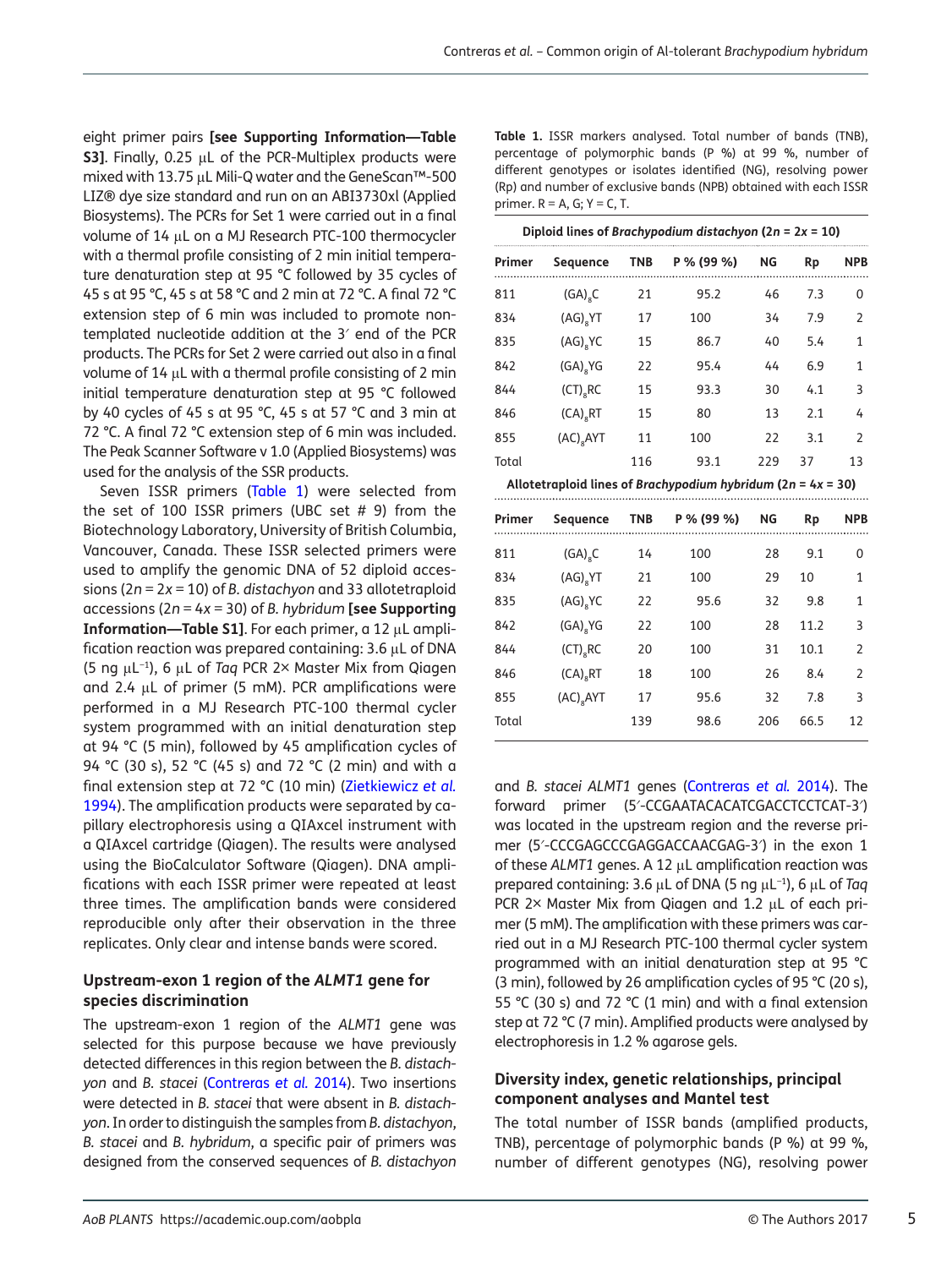(Rp) and number of private bands (NPB) obtained with each primer were estimated. These estimations were carried out independently for *B. distachyon* and *B. hybridum* species. In *B. stacei* only 5 of the 17 pair of SSR primers selected gave good amplification results using the two multiplex PCR developed. Due to this reason, the nine samples of *B. stacei* were not included in the genetic relationship studies.

According to [Prevost and Wilkinson \(1999\),](#page-14-21) the Rp of an ISSR primer was calculated as  $Rp = \Sigma Ib$  where Ib (band informativeness) takes the value of:  $1 - [2 \times$ (0.5 − *p*)], *p* being the frequency of the accessions containing the band.

The polymorphic information content (PIC) of a SSR locus was estimated as PIC =  $1 - \Sigma$ pi2, pi being the frequencies of the different alleles detected in this locus. Each ISSR locus has only two alleles (presence or absence of one band). The PIC of an ISSR locus was estimated as PIC =  $2p(1 - p)$ , *p* being the frequency of the accessions with the band (or the frequency of the positive allele) and (1 − *p*) the frequency of the accessions where the band was absent (or the frequency of the null allele). Therefore, both methods to estimate PIC are equivalent and comparable.

The establishment of genetic relationships using pentanucleotide SSRs from *B. distachyon* and *B. hybridum* accessions was carried out with the Phylip 3.6 software ([Felsenstein 2001\)](#page-13-12), two genetic distances: Nei 72 [\(Nei 1972](#page-14-22)) and [Cavalli-Sforza and Edwards \(1967\)](#page-13-13) chord distance, and two clustering methods: UPGMA (unweighted pair group method with arithmetic mean) and NJ (neighbor-joining). Bootstraps with 1000 replicates were performed to test the robustness of the genetic trees. The dendrograms were drawn using TreeView 1.5 [\(Page 1996](#page-14-23)) and the software FigTree 1.4.0 ([http://](http://tree.bio.ed.ac.uk/software/figtree/) [tree.bio.ed.ac.uk/software/figtree/\)](http://tree.bio.ed.ac.uk/software/figtree/).

Genetic relationships were also analysed using ISSR markers and the NTSYSpc 2.0 software ([Rohlf 1993\)](#page-14-24). Three different similarity coefficients, Dice, Jaccard and simple matching (SM), and the UPGMA clustering method were used. To determine the confidence limits of dendrograms, bootstrap tests (1000 replications) were performed using the WinBoot software ([Yap and Nelson 1996](#page-15-6)). Additional trees were obtained with Phylip 3.6 program, RESTDIST distance, NJ and 1000 bootstrap replicates. Finally, other genetic trees were obtained (1000 bootstrap replicates) using the parsimony methods and the BLMARKER and DOLLOP polymorphism included in the BIRCH 2.96 software ([Fristensky 2007](#page-13-14)) because these programs are indicated to dominant markers like the ISSRs.

In order to analyse the genetic relationships, principal component analyses (PCAs) were performed with the NTSYSpc 2.0 software using both the SSR and ISSR marker data sets. Nei 72 and Cavalli-Sforza and Edwards chord distances were used for SSR data and Dice, Jaccard and SM coefficients matrices for ISSR data [\(Rohlf 1993](#page-14-24)).

To evaluate the potential correlation degree between pairwise geographical distances between the *B. distachyon* and *B. hybridum* accessions and the pairwise distance matrices based on SSR (Nei 72 distance) and ISSR (Dice, Jaccard and SM coefficients) data, independent Mantel test [\(Mantel 1967\)](#page-14-25) for *B. distachyon* and *B. hybridum* accessions was performed using the NTSYSpc 2.0 software. The number of permutations was 250 in all cases.

Soil pH values were retrieved from [López and Grau \(2004\)](#page-14-20) and the map of soil pH from [Rodríguez](#page-14-26) *et al.* (2009).

## Results

#### **Pentanucleotide microsatellites and inter-microsatellite markers data**

The 17 primer pairs used to study the SSR loci were designed from the genome sequence of *B. distachyon* Bd21 accession. All primer pairs gave good results in *B. distachyon* and *B. hybridum*, whereas only five pairs produced robust amplification products in *B. stacei*. This suggests differences in the genomic sequences of the priming sites between the two diploid species. We have tested several different PCR conditions in order to develop the two multiplex PCR analyses and the conditions indicated in methods gave the best results.

The number of pentanucleotide SSR loci detected in the five chromosomes of *B. distachyon* was in agreement with the size of each chromosome. The large chromosome 1 presented the highest number of SSR loci (554) and the small chromosome 5 showed the lowest number of SSR loci (184).

The total number of alleles detected for the selected 17 SSR loci of the *B. distachyon* accessions was 55, with an average number of alleles per locus of 3.23. Two of these loci (Bd1GSSR\_186 and Bd3GSSR\_357) showed six alleles and one locus was monomorphic (Bd5GSSR 371) (Table 2). The five SSR loci that could be analysed in *B. stacei* were all monomorphic in nine accessions examined. Therefore, the total number of alleles detected in *B. stacei* was five [\(Table 2](#page-6-0)). The sizes of the alleles observed in loci amplified in the nine lines of *B. stacei* were always different from the sizes of the alleles of the orthologous loci of *B. distachyon* [\(Table 2](#page-6-0)). In *B. hybridum*, these five primer pairs produced invariably two PCR products (two alleles), one of them with the allele size found in *B. stacei*. The other allele, with a different size, was then assigned to the *B. distachyon* genome of the allotetraploid. In total, the number of SSR loci analysed in *B. hybridum* accessions was 22; 17 of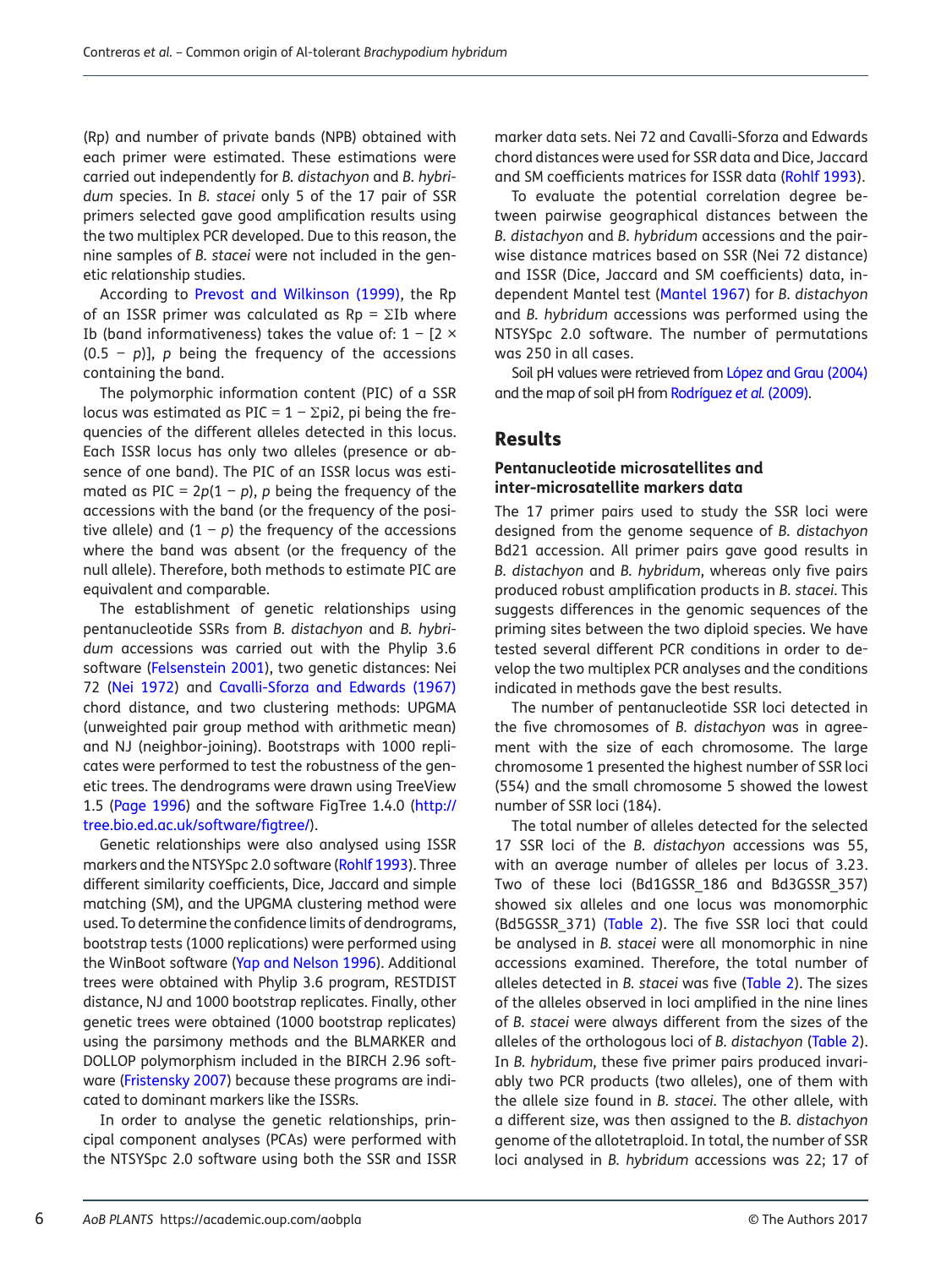<span id="page-6-0"></span>**Table 2.** Pentanucleotide SSR markers used to analyse population diversity in *Brachypodium distachyon* (*Bd*), *B. stacei* (*Bs*) and *B. hibridum* (*Bh*). The exclusive alleles detected in the tolerant *B. distachyon* line ABR8 are indicated in a separated column (Tolerant *Bd*). The exclusive alleles of the 10 tolerant *B. hybridum* lines are indicated in another column (Tolerant *Bh*). The exclusive alleles detected in all tolerant *B. hybridum* lines (frequency 1) and absent in all sensitive *B. hybridum* lines are indicated by an asterisk. The sizes of the different alleles are indicated in base pairs between brackets.

| <b>SSR</b>       | <b>Alleles of</b><br>Bd          | <b>Tolerant Bd</b><br>(private) | <b>Alleles of</b><br>Bh     | <b>Tolerant</b><br><b>Bh</b> (private) | <b>Alleles of</b><br>Bs |
|------------------|----------------------------------|---------------------------------|-----------------------------|----------------------------------------|-------------------------|
| Bd3GSSR 145      | 4 (140, 145, 150, 155)           | 1 (140)                         | 4 (135, 140, 145, 155)      | $2(135*, 155)$                         |                         |
| Bd1GSSR 186      | 6 (160, 165, 170, 175, 180, 185) | 1(160)                          | 3 (170, 175, 185)           |                                        |                         |
| Bd2GSSR_212      | 2 (210, 215)                     |                                 | 4 (195, 205, 210, 215)      | 1 (195)                                |                         |
| Bd2GSSR 212 (Bs) |                                  |                                 | 1(185)                      |                                        | 1 (185)                 |
| Bd3GSSR 261      | 3 (245, 250, 260)                |                                 | 2 (250, 260)                |                                        |                         |
| Bd2GSSR 273      | 4 (260, 265, 270, 280)           |                                 | 2 (260, 265)                |                                        |                         |
| Bd5GSSR 311      | 3 (304, 309, 319)                | 1 (319)                         | 3 (304, 309, 319)           |                                        |                         |
| Bd5GSSR 371      | 1 (369)                          |                                 | 1(369)                      |                                        |                         |
| Bd4GSSR 399      | 4 (384, 389, 394, 399)           |                                 | 3 (384, 394, 399)           | $1(384*)$                              |                         |
| Bd4GSSR_399 (Bs) |                                  |                                 | 1(374)                      |                                        | 1(374)                  |
| Bd2GSSR_430      | 4 (421, 426, 431, 436)           |                                 | 4 (421, 431, 436, 446)      | $1(446*)$                              |                         |
| Bd5GSSR_128      | 2 (113, 123)                     |                                 | 2 (113, 123)                | $1(113*)$                              |                         |
| Bd5GSSR 128 (Bs) |                                  |                                 | 1(104)                      |                                        | 1(104)                  |
| Bd1GSSR 174      | 3 (160, 165, 170)                |                                 | 1 (164, 165)                | $1(164*)$                              |                         |
| Bd1GSSR 174 (Bs) |                                  |                                 | 1(164)                      |                                        | 1(164)                  |
| Bd5GSSR 187      | 3 (175, 180, 185)                |                                 | 3 (180, 185, 190)           | 1(190)                                 |                         |
| Bd4GSSR 219      | 2 (212, 217)                     |                                 | 3 (192, 212, 217)           | $1(192*)$                              |                         |
| Bd4GSSR 272      | 2 (263, 268)                     |                                 | 1 (263, 268)                |                                        |                         |
| Bd4GSSR 272 (Bs) |                                  |                                 | 1(253)                      |                                        | 1(253)                  |
| Bd2GSSR_291      | 3 (278, 288, 293)                |                                 | 3 (278, 283, 288)           | 1(283)                                 |                         |
| Bd1GSSR_303      | 3 (298, 303, 308)                |                                 | 3 (293, 298, 303)           | $1(298*)$                              |                         |
| Bd3GSSR_357      | 6 (332, 342, 347, 352, 357, 362) | 1(332)                          | 5 (327, 332, 342, 347, 352) | $1(327*)$                              |                         |

them were amplified from the genome of *B. distachyon* and the other five SSR loci were amplified from the genome of *B. stacei*. The 17 SSR loci of *B. hybridum* amplified from the *B. distachyon* genome showed a total of 43 alleles, with an average number of 2.53 alleles per locus. One of these loci had five alleles (Bd3GSSR\_357) and two were monomorphic (Bd5GSSR\_371 and Bd1GSSR\_174) [\(Table 2\)](#page-6-0).

Four private SSR alleles were found in the ABR8 *B. distachyon-*tolerant accession and 12 in the *B. hybridum*tolerant accessions, 7 of them being present in all the 10 *B. hybridum-*tolerant accessions (frequency 1) [\(Table 2\)](#page-6-0).

With the seven ISSR primers selected the TNB was of 116 and 139 in *B. distachyon* and *B. hybridum* accessions, respectively, with an average of 16.6 (*B. distachyon*) and 19.6 (*B. hybridum*) bands per primer. The maximum number of amplified products was 22 (primer 835 in

*B. hybridum* and primer 842 in both species) and the minimum was 11 (primer 855 in *B. distachyon*) [\(Table 1\)](#page-4-0). The Rp of the seven ISSR primers in *B. distachyon* accessions ranged from 2.1 for primer 846 to 7.9 for primer 834. In the case of *B. hybridum* accessions, Rp ranged from 7.8 for primer 855 to 11.2 for primer 842. The primer 811 was able to distinguish 46 different *B. distachyon* genotypes and the 835 and 855 primers were able to distinguish 32 different *B. hybridum* genotypes. The NPB observed in all accessions of *B. distachyon* that were absent in all accessions of *B. hybridum* was 13, whereas the NPB present in all accessions of *B. hybridum* that were absent in all accessions of *B. distachyon* was 12 ([Table 1\)](#page-4-0). In addition, the NPB observed in the ABR8 tolerant *B. distachyon* accession and absent in the remainder 51 sensitive *B. distachyon* accessions was 11. Finally, the NPB observed in all tolerant *B. hybridum*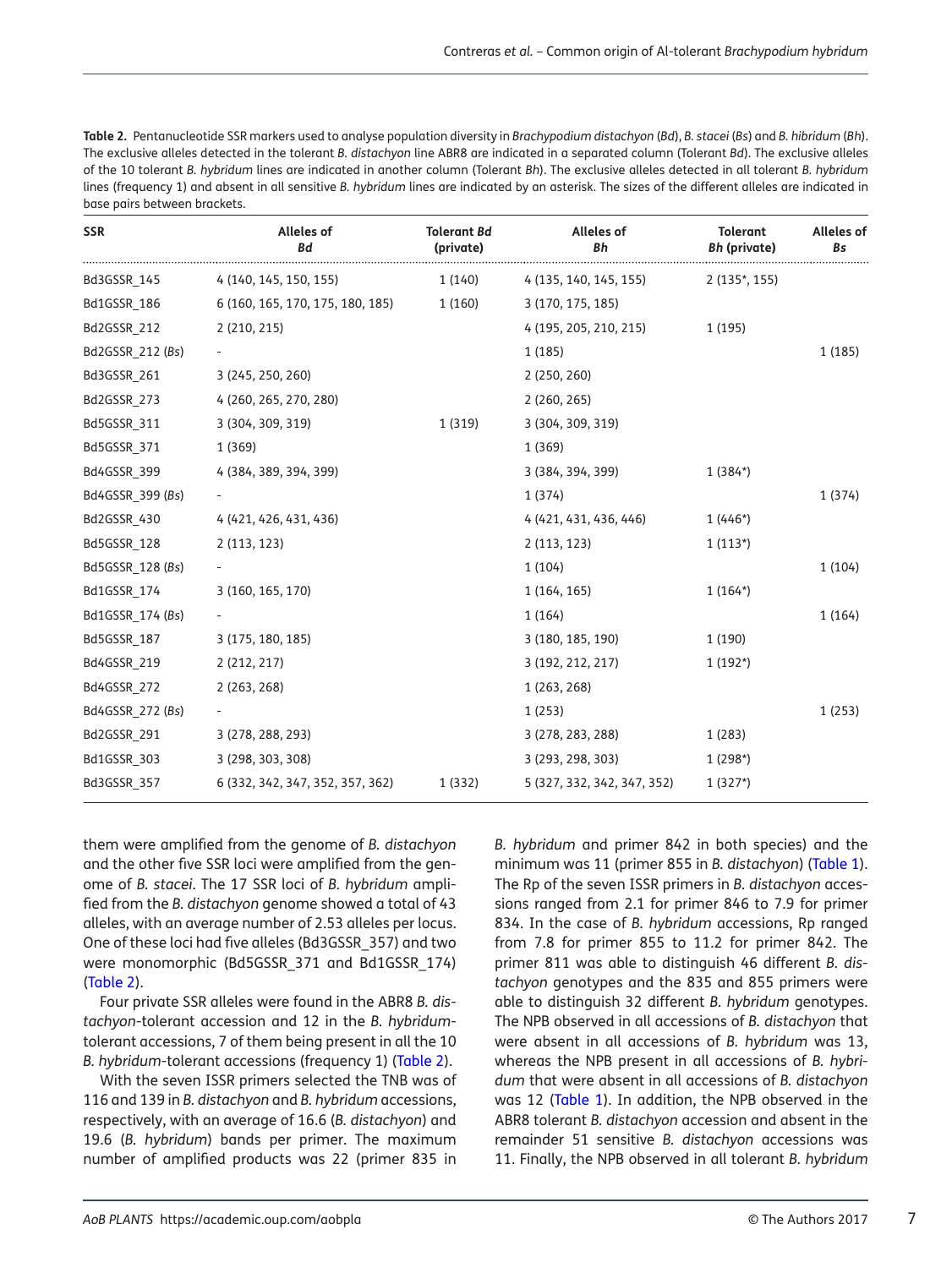accessions and absent in all sensitive *B. hybridum* accessions was 7 and the NPB present in all sensitive *B. hybridum* accessions and absent in all tolerant *B. hybridum* accessions was 4.

## **Species discrimination based on upstream-exon 1 region of** *ALMT1* **gene and in SSR loci**

The upstream-exon 1 region of the *B. stacei ALMT1* gene has several insertions compared with the same gene region of *B. distachyon* ([Contreras](#page-13-9) *et al.* 2014). The amplification of this region with a specific pair of primers in the genomic DNA from *B. distachyon* and *B. stacei* diploid cytotypes produces a DNA fragment with a different size in each species, 506 bp in *B. distachyon* and 629 bp in *B. stacei* **[see Supporting Information—Fig. S2]**. However, the amplification of this *ALMT1* region in the 33 *B. hybridum* accessions analysed in this study produced simultaneously two fragments with the same sizes (506 and 629 bp) of the amplification products observed in *B. stacei* and *B. distachyon* **[see Supporting Information—Fig. S2a]**.

Among the five SSR loci amplified in *B. stacei*, Bd2GSSR\_212, Bd4GSSR\_399, Bd5GSSR\_128 and Bd4GSSR\_272 SSR showed one allele with clearly different size in *B. stacei* and *B. distachyon* and two alleles in *B. hybridum* ([Table 2](#page-6-0)). These four SSR loci can then distinguish the three different species by using either capillary electrophoresis or agarose gels. The Bd1GSSR\_174 locus can be used also to distinguish the three species but only with capillary electrophoresis. The allele of Bd1GSSR\_174 with a size of 164 bp observed in *B. stacei* had 1 bp difference with the 165 bp allele of *B. distachyon*. Taking into account that this is a pentanucleotide SSR, the size detected in the nine *B. stacei* accessions studied in this work presented a deletion of 1 bp in the amplification product of this SSR locus.

## **Genetic relationships**

Two dendrograms were obtained using the SSR markers with Phylip 3.6 software, the Nei 72 and Cavalli-Sforza and Edwards chord distances, and NJ clustering method. The two dendrograms obtained showed a very similar structure with the same main clusters. Due to this reason we selected the dendrogram corresponding to chord distance and NJ method [\(Fig. 2\)](#page-8-0). The other dendrogram can be consulted in **Supporting Information— Fig. S3**. An ISSR-based dendrogram obtained using the BIRCH 2.96 software and a parsimony method was similar to the SSR trees ([Fig. 3](#page-9-0)). With the ISSR markers, additional dendrograms were obtained utilizing the NTSYSpc software, three different similarity coefficients (Dice, Jaccard and SM) and the UPGMA method, all of them showing the same structure with the same clusters **[see Supporting Information—Fig. S4]**. This result is in agreement with the high correlation coefficients (*r*) estimated with the Mantel test using the pairwise genetic matrices **[see Supporting Information—Table S4]**.

The ABR8 *B. distachyon* accession (2*n* = 2*x* = 10) from Siena, a region of Italy with acidic soils, was Al-tolerant, whereas the remaining 51 *B. distachyon* accessions were Al-sensitive. Two of these 51 sensitive accessions grow in regions with acidic soils. The nine Al-sensitive *B. stacei* accessions (2*n* = 2*x* = 20) came from Spanish regions with basic soils. Finally, the 10 Al-tolerant *B. hybridum* accessions (2*n* = 4*x* = 30) were from areas of Spain with acidic soils, whereas the Al-sensitive *B. hybridum* accessions analysed (20 from Spain, two from Portugal and one from Iran) came mostly from regions with basic soils, only four Al-sensitive *B. hybridum* accessions came from acidic soils, two from Portugal (Tras-os-Montes and Algarve) and other two from Spain (Extremadura) (**see Supporting Information—Table S1**; [Fig. 1\)](#page-3-0).

All dendrograms showed the same main clusters independently of the markers and methods used. The diploid *B. distachyon* and allotetraploid *B. hybridum* accessions were grouped into two different clusters with a bootstrap of 70 (SSRs) or 85 (ISSRs). The tolerant *B. distachyon* ABR8 accession from Italy was separated from the sensitive *B. distachyon* samples in the ISSR dendrograms (bootstrap 100) but no clearly separated in the SSR dendrograms (bootstrap 100). Moreover, the samples from Turkey and Iraq were separated in a different subgroup in the ISSR dendrograms but together with two samples from Spain (Valencia1 and Jaen4). However, the samples from Turkey and Iraq were not clearly separated in a different subgroup in the SSR dendrograms. The tolerant *B. hybridum* samples were grouped together in a subcluster and the sensitive *B. hybridum* accessions in another subcluster with a bootstrap of 100 (SSRs) or 98 (ISSRs). The PCAs carried out with ISSRs using the three similarity coefficients (Dice, Jaccard and SM) yielded similar results with the first three Eigen vectors accounting for 52.10 % of the total variance (33.44 % the first vector, 12.71 % the second vector and 5.95 % the third vector) **[see Supporting Information—Fig. S5]**. A clear distinction among the different accessions (Spanish and Iranian, sensitive and tolerant allotetraploids of *B. hybridum* and sensitive and tolerant diploids of *B. distachyon*) was observed in the PCAs with ISSRs ([Fig. 4\)](#page-10-0). The two samples from Portugal were sensitive and they were grouped with the Spanish sensitive allotetraploid samples. The 33 allotetraploid accessions are clearly separated from the diploid ones. Also, the 10 allotetraploid-tolerant accessions are situated in a different group. The tolerant diploid accession ABR8 (Italy)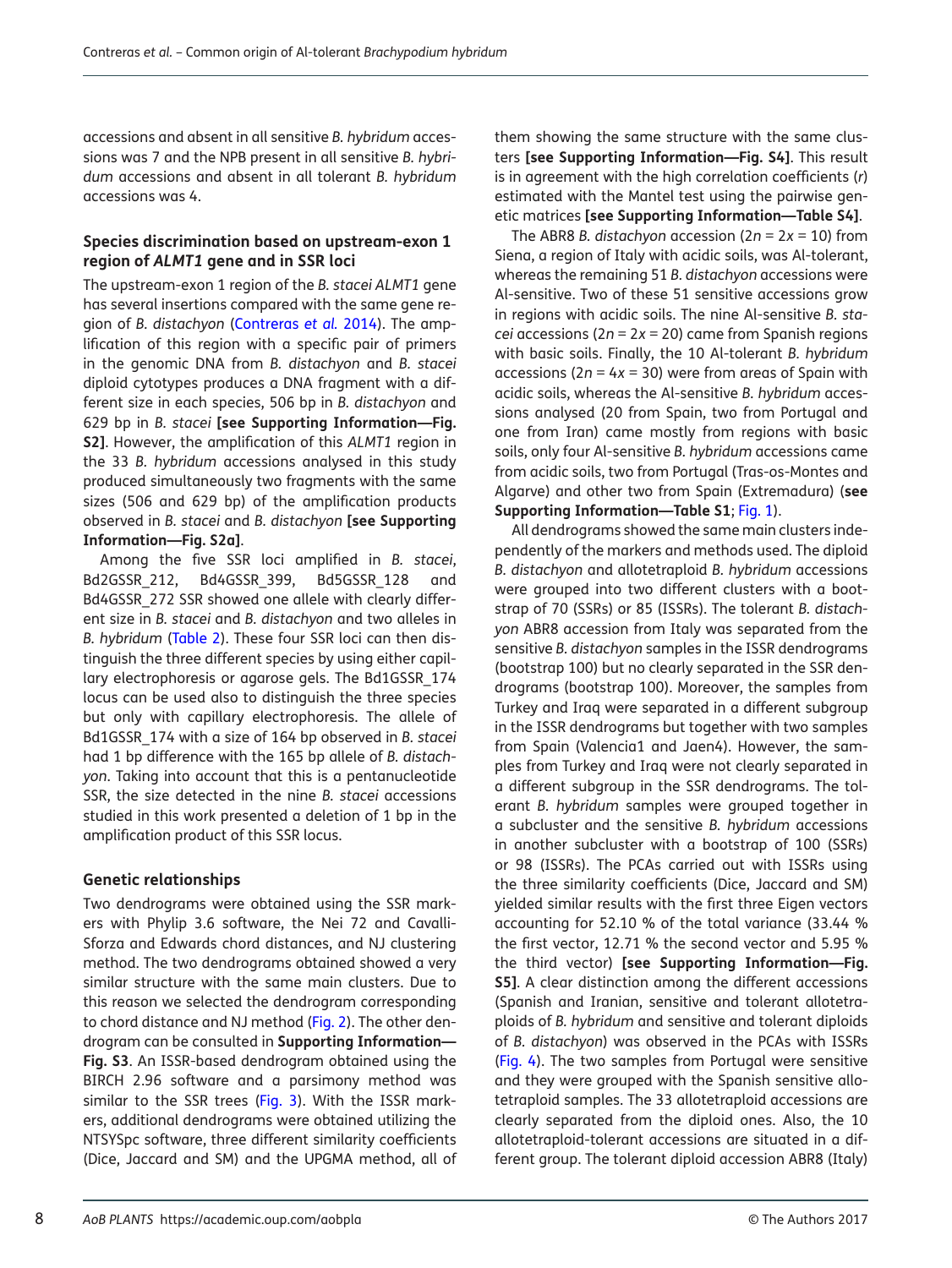

<span id="page-8-0"></span>**Figure 2.** Dendrogram showing relationships of *Brachypodium distachyon* and *B. hybridum* accessions based on SSR markers using the Cavalli-Sforza and Edwards distance, NJ grouping method and 1000 bootstrap replicates. The 33 *B. hybridum* accessions are clearly separated from the *B. distachyon* accessions. Also, the 10 *B. hybridum-*tolerant accessions are grouped in a different cluster (big pink ellipse). The tolerant *B. distachyon* accession ABR8 (Italy, small pink ellipse) is also separated from the other diploid accessions. The original sources of the accessions are indicated in **Supporting Information—Table S1**.

is also detached from the other diploid accessions. The SSR PCAs also split the diploid from the allotetraploid accessions.

The Mantel tests performed between pairwise geographical and genetic distance matrices (SSR markers with Nei 72 and Cavalli-Sforza and Edwards distances, ISSR markers with SM, Dice and Jaccard coefficients) corresponding to *B. distachyon* accessions determined that none of the correlation coefficients obtained are statistically significant **[see Supporting Information—Table S4]**. Moreover, significant correlation is not found when the geographical distribution of the Spanish *B. hybridum* accessions is compared with the genetic distance

matrices (SSR markers with Nei 72, ISSR markers with SM, Dice and Jaccard). The correlations obtained when different pairwise genetic distance matrices are compared were significant **[see Supporting Information— Table S4]**.

## **Discussion**

## **Quantification of genetic variability**

The average PIC obtained with the pentanucleotide SSR loci was higher in *B. hybridum* accessions (0.5) than in *B. distachyon* ones (0.42). This significant difference cannot be clearly attributed to the allotetraploid genome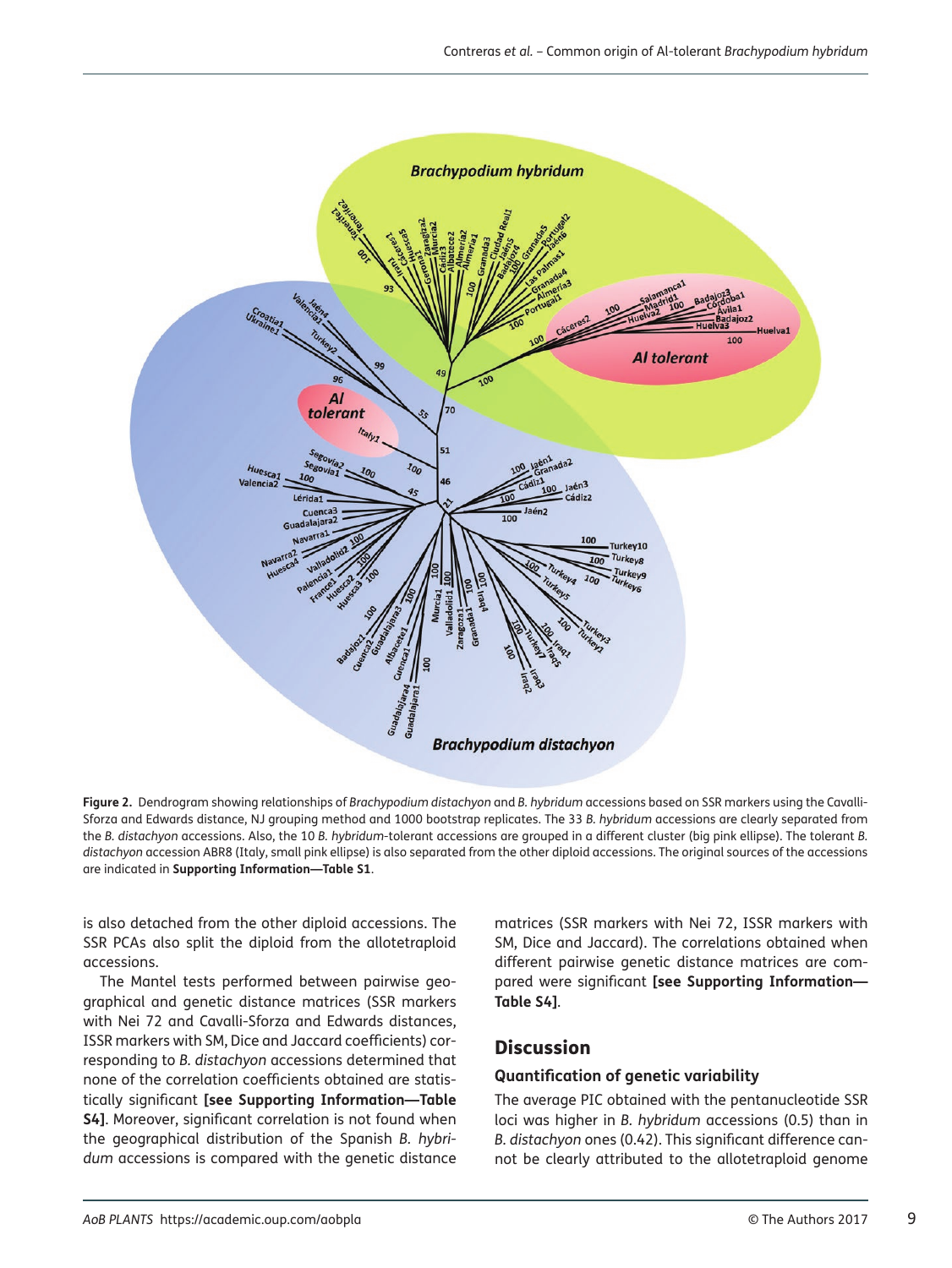

<span id="page-9-0"></span>**Figure 3.** Dendrogram showing relationships of *Brachypodium distachyon* and *B. hybridum* accessions based on ISSR markers using parsimony method (BIRCH 2.96 software) and 1000 bootstrap replicates. The 33 *B. hybridum* accessions are clearly separated from the *B. distachyon* accessions. Also, the 10 *B. hybridum-*tolerant accessions are grouped in a different cluster (big pink ellipse). The tolerant *B. distachyon* accession ABR8 (Italy, small pink ellipse) is also separated from the other *B. distachyon* accessions. The original sources of the accession are indicated in **Supporting Information—Table S1**.

constitution of *B. hybridum* because the five loci that came from *B. stacei* were monomorphic. [Giraldo](#page-14-27) *et al.* [\(2012\)](#page-14-27) obtained an average PIC of 0.55 with four SSR loci (di- and tri-nucleotides) in 64 Spanish lines of *B. distachyon*. Vogel *et al.* [\(2009\)](#page-15-1) analysed six accessions of *B. distachyon* and reported that the SSR loci with more number of repeats (13 or more) were more polymorphic (3.2 alleles per locus) than SSR loci with less number of repeats (five, with 1.5 alleles per locus) in six accessions of *B. distachyon*. In the present study, the mean number of alleles per locus has been of 3.2 and 2.5 for *B. distachyon* and *B. hybridum*, respectively. Taking into account the much larger sample size (52 diploid accessions), those values would be in agreement with the lower number of repetitions (from 4 to 9) of the SSR loci analysed here.

All accessions of *B. distachyon* were homozygotes in the 17 loci studied, each SSR locus showing only one allele in each accession. A high homozygosity was also

obtained by Vogel *et al.* [\(2009\)](#page-15-1) using 43 SSR loci and 187 diploid accessions of *B. distachyon* and by [Marques](#page-14-16) *et al.* [\(2017\)](#page-14-16) using 10 SSR loci and 14 populations of *B. distachyon* sampled across the Iberian Peninsula. This suggests a high homozygosity and reflects that *B. distachyon* is mainly a selfing species. When the *B. hybridum* accessions were analysed, all of them seemed to homozygotes not only for the 17 SSR loci that came from *B. distachyon*, but also for the 5 SSR loci that came from *B. stacei*. The presence of two amplification products (two alleles) for each of these 5 SSR primers in *B. hybridum* could lead to infer that the plants were heterozygotes. However, the finding that their respective allele sizes invariably correspond to one allele found in *B. distachyon* and the other allele present in the *B. stacei* accessions examined makes it very unlike such conclusion. The most probably explanation is that the *B. hybridum* accessions are homozygotes in two different orthologous loci located in equivalent chromosome regions of the two different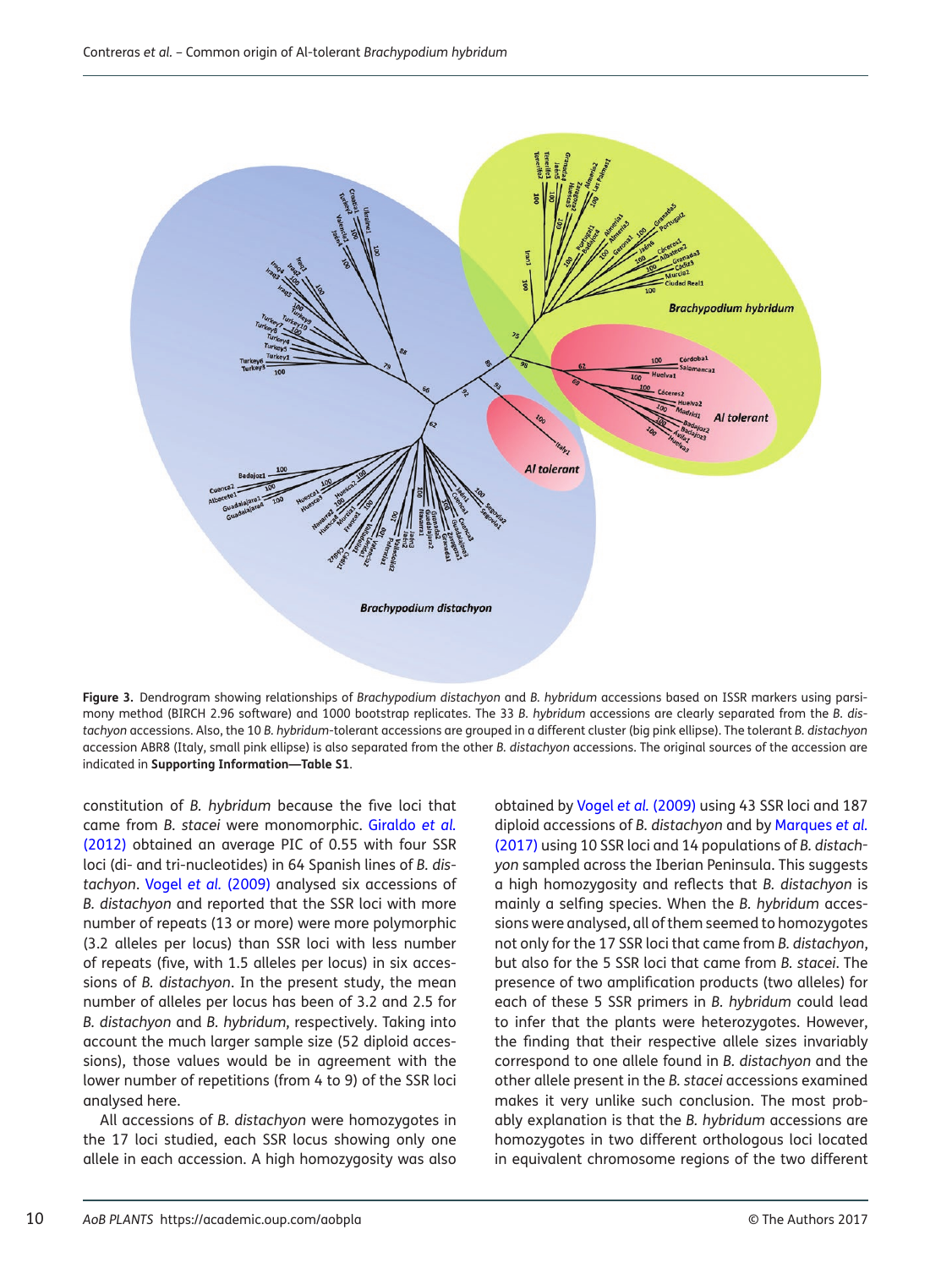

<span id="page-10-0"></span>**Figure 4.** Bidimensional plot of *Brachypodium distachyon* and *B. hybridum* accessions revealed by PCA based on ISSR data using the SM coefficient. The original sources of the accessions are indicated in **Supporting Information—Table S1**.

genomes from *B. distachyon* and *B. stacei* present in *B. hybridum*. The remaining 12 SSR primers, that only amplified in *B. distachyon* genome but not in *B. stacei* genome, showed a single amplification product in the *B. hybridum* accessions analyzed. These results suggest that *B. hybridum* could be a primarily selfing species and also evidence its allotetraploid origin. Similar conclusions were drawn from the SSR analysis of [Giraldo](#page-14-27) *et al.* [\(2012\)](#page-14-27) on a collection of 64 *B. distachyon*, two *B. stacei* and 12 *B. hybridum* Spanish accessions.

As expected, the diversity estimators obtained using ISSR markers [\(Table 2](#page-6-0)) were significant and higher in *B. hybridum* allotetraploids than in *B. distachyon* diploids. The percentage of polymorphic bands in *B. distachyon* (93.1 %) and *B. hybridum* (98.6 %) was higher than the estimated in barley (83 %), an autogamous cultivated species [\(Fernández](#page-13-15) *et al.* 2002), and among different cultivars of the allogamous cultivated *Secale cereale* (82 %) ([Matos](#page-14-28)  *et al.* [2001](#page-14-28)). Barley and rye are diploid domesticated species and probably these characteristics could explain their lower percentage of polymorphic bands compared to *B. distachyon*. Moreover, when this percentage was estimated using random amplified polymorphic DNA (RAPD) markers in barley ([Fernández](#page-13-15) *et al.* 2002) and rye [\(Matos](#page-14-28) *et al.* 2001), the values were also lower than the obtained in *B. distachyon* using ISSR markers. The average PIC calculated with the seven ISSR primers was higher in *B. hybridum* (0.32) than in *B. distachyon* (0.22) as it was observed using the SSR loci. The average PIC estimated with ISSR markers was higher in Al-sensitive (0.3) *B. hybridum* samples (from the eastern areas of the Iberian

Peninsula) than in Al-tolerant (0.1) *B. hybridum* accessions (from western areas of the Iberian Peninsula). The average number of alleles per locus calculated using SSR markers was also higher in Al-sensitive (2.3) *B. hybridum* than in Al-tolerant (1.4) *B. hybridum* accessions. This result agrees with data obtained by [Marques](#page-14-16) *et al.* (2017) in *B. distachyon* populations from the Iberian Peninsula. Similarly to *B. distachyon*, the acidic soils might prevent the establishment of Al-sensitive *B. hybridum* populations, probably causing the existence of more genetically depauperate individuals.

#### **DNA barcoding identification of** *B. distachyon, B. stacei* **and** *B. hybridum* **accessions**

Eleven private ISSR markers were observed in the *B. distachyon-*tolerant ABR8 accession and seven in the 10 *B. hybridum-*tolerant samples that were absent in the allotetraploid-sensitive plants **[see Supporting Information—Table S5]**. These new neutral markers could be used, in addition to the earlier described insertion present in the promoter region of the *BdALMT1* gene ([Contreras](#page-13-9) *et al.* 2014), as molecular tools to distinguish Al-tolerant from Al-sensitive accessions in future studies after testing across more accessions of these two species to confirm their respective diagnostic value.

In order to get an easy DNA barcoding method to discriminate among *B. distachyon*, *B. stacei* and *B. hybridum* species, we have developed a very effective molecular marker based on the existence of several indels between the upstream-exon 1 sequences from the *BdALMT1* (*B. distachyon*) and *BsALMT1* (*B. stacei*) genes. This new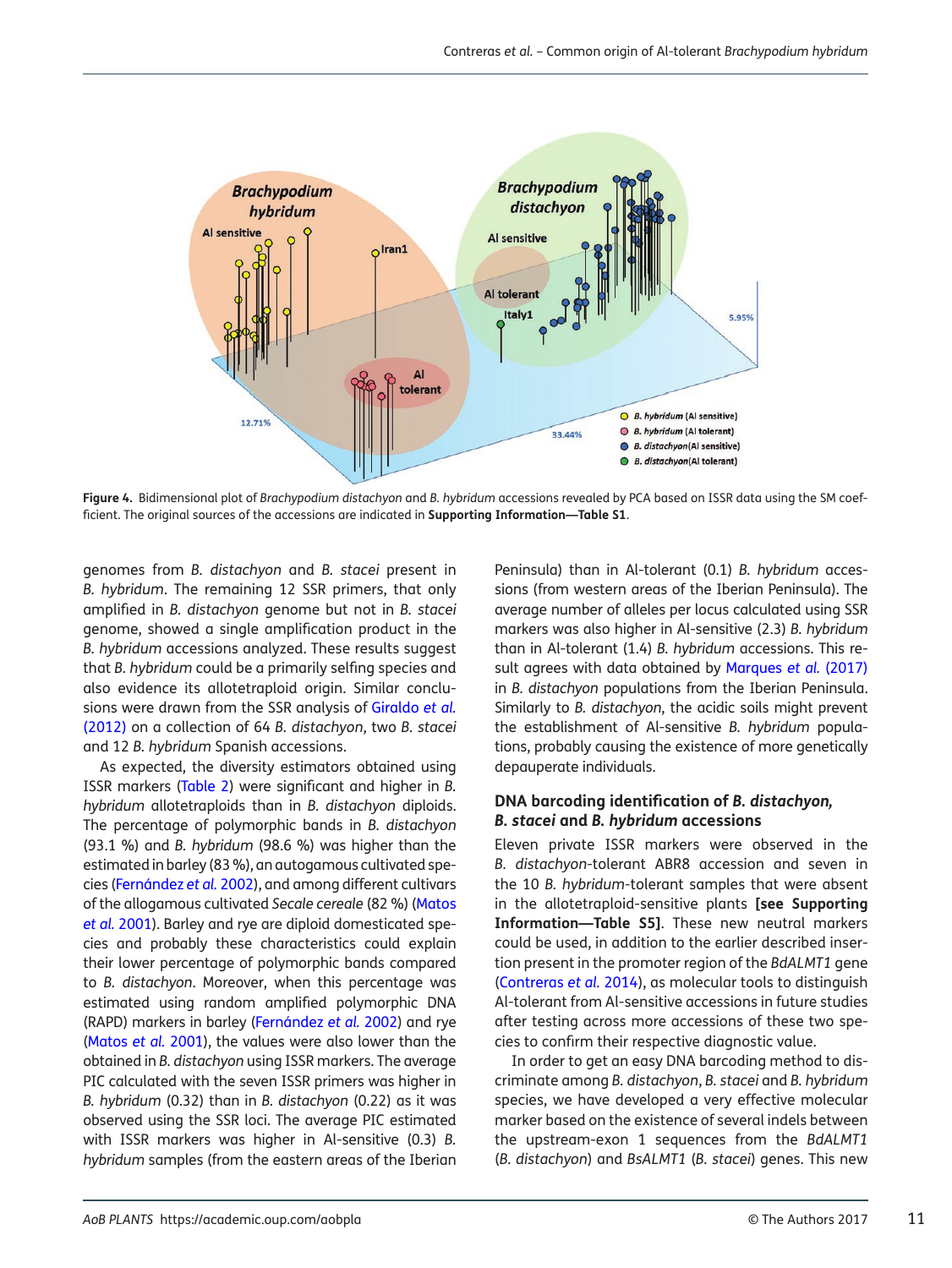species-specific marker is based on a simple PCR with a specific pair of primers, which is usually a quick and reliable method not prone to failure pending of PCR conditions. The indels that differentiate the promoter region (upstream) and exon 1 of the *ALMT1* gene of *B. stacei* and *B. distachyon* could explain the absence of Al-tolerant *B. stacei* accessions.

In addition, we have obtained four SSR loci (Bd2GSSR\_212, Bd4GSSR\_399, Bd5GSSR\_128 and Bd4GSSR\_272) that can also distinguish among the three species using agarose gels because the *B. hybridum* samples show two different alleles with different sizes, one of them from *B. distachyon* and another from *B. stacei* **[see Supporting Information— Fig. S2]**. A similar species-specific profile has been described for other SSR loci (ALB165, ALB311, BD330 and R2-3) by [Giraldo](#page-14-27) *et al.* (2012). However, we have used SSR pentanucleotide loci, which makes more easy to distinguish the diploid species alleles by their size.

[López-Álvarez](#page-14-8) *et al.* (2012) published a very good DNA barcoding method to discriminate these species using three loci: one maternally inherited plastid trnLF region, the nuclear multicopy ribosomal internal transcribed spacer ITS region and the nuclear single-copy GIGANTEA gene (GI). This method, based on PCR amplification and DNA sequencing of specific DNA fragments of these three loci, provides highly stable and reliable data. The sequences were indeed tested across a large sampling of *B. distachyon*, *B. satcei* and *B. hybridum* individuals distributed across the whole circum-Mediterranean region [\(Lopez-Alvarez](#page-14-8) *et al.* 2012). However, it is quite time-consuming and the identification of *B. hybridum* is only possible using simultaneously the trnLF and ITS sequences or by cloning GI sequences. The species-specific markers reported in the present study have been tested in *Brachypodium* samples distributed predominantly in the Iberian Peninsula and with few samples from the Mediterranean region, and need to be confirmed in populations from other diverse origins.

## **Genetics relationships and origin of Al-tolerant**  *B. hybridum* **populations**

Recently, [Manzaneda](#page-14-29) *et al.* (2015) have shown that under water limitation allotetraploids maintain higher photosynthesis and stomatal conductance and show earlier flowering than diploids, concordant with a drought-escape strategy to cope with water stress. In our case, the ploidy level seems also to be important because the frequency of Al-tolerance is higher in allotetraploid than in diploid accessions ([Contreras](#page-13-9) *et al.* [2014](#page-13-9); results reported here). However, this is not the only factor explaining the Al-tolerance of *B. hybridum* because the majority of the allotetraploid plants are not tolerant. [López-Álvarez](#page-14-15) *et al.* (2015) have found that *B.* 

*distachyon* grows in higher, cooler and wetter places; *B. stacei* in lower, warmer and drier places; and *B. hybridum* in places with intermediate climatic features than its diploid parental species. *Brachypodium hybridum* had the largest niche overlap with its parent niches, but a similar distribution range and niche breadth. [López-](#page-14-15)[Álvarez](#page-14-15) *et al.* (2015) also pointed out that 'no evidence of niche divergence was found, suggesting that species diversification was not driven by ecological speciation but by evolutionary history, though it could be associated to distinct environmental adaptations'. [Marques](#page-14-16) *et al.* [\(2017\)](#page-14-16) have found that *B. distachyon* populations growing on basic soils were significantly more diverse than those growing in acidic soils. So, other important questions to be investigated are if the tolerant allotetraploid accessions have a common origin (genetic and/or geographic) and if they came from acidic soils and are adapted or not adapted to acidic conditions.

The genetic relationships inferred by SSR and ISSR neutral markers using different genetic estimators and clustering methods were always very similar, showing the allotetraploid-tolerant samples of *B. hybridum* grouped together in a separate cluster ([Figs 3](#page-9-0) and [4\)](#page-10-0). This finding supports that tolerant allotetraploids have a common origin. This possibility is also supported by the presence of both exclusive SSR alleles and ISSR amplification products in the tolerant samples. Moreover, in the dendrogram obtained using ISSR and parsimony methods, and also in two dendrograms obtained with SSR markers, the Italian ABR8 tolerant diploid accession of *B. distachyon* is separated from the other sensitive *B. distachyon* accessions and falls near the allotetraploid-tolerant samples, though it is not grouped in the same cluster than *B. hybridum* Al-tolerant samples. The PCA developed with ISSR and SSR markers supported the genetic relationships previously obtained since it clearly separated the diploid (*B. distachyon*) and allotetraploid (*B. hybridum*) plants as well as the sensitive and tolerant accessions within each group [\(Fig. 4\)](#page-10-0).

The *B. hybridum-*tolerant samples could came from the *B. distachyon-*tolerant accessions because all tolerant accessions (diploid and allotetraploids) have one insertion in the same position in the promoter region of *BdALMT1* gene ([Contreras](#page-13-9) *et al.* 2014) and also they share common SSR and ISSR markers. By contrast, the nine *B. stacei* samples studied did not showed this insertion in the promoter region of *BdALMT1* gene. The insertion in the same position of the promoter in two different species and at different times is an event highly infrequent. The probability of association between this insertion and the Al-tolerance, if both were independent events (by chance), was estimated as  $2.87 \times 10^{-9}$  in allotetraploid plants (being significant at 5 %) [\(Contreras](#page-13-9) *et al.* 2014). Therefore, the co-occurrence of both events (insertion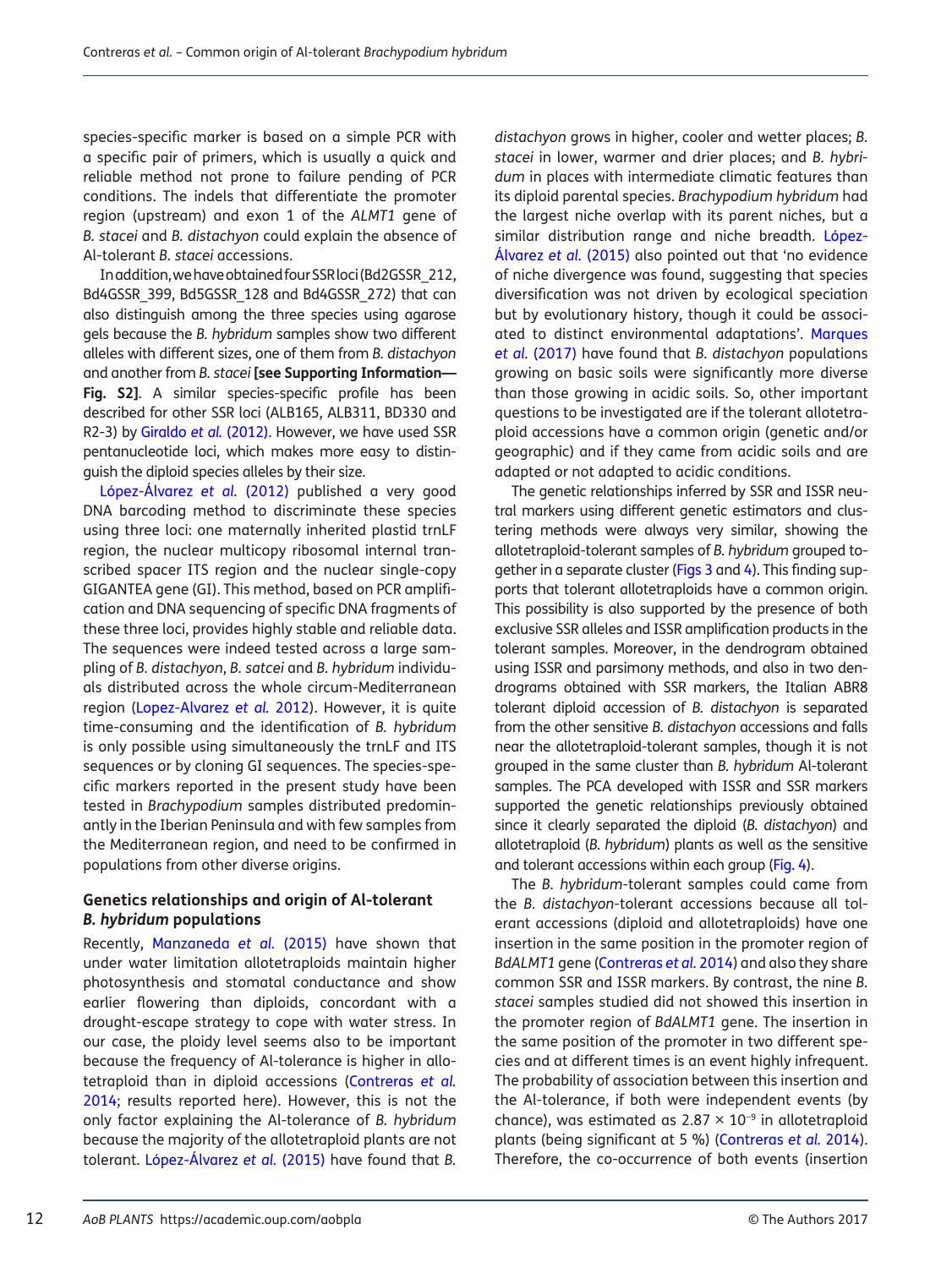and tolerance) is not explained by chance. According to this, the *B. hybridum-*sensitive plants could come from diploid-sensitive accessions without this insertion, whereas the allotetraploid-tolerant plants could come from diploid-tolerant accessions. At present, we have only found one tolerant diploid accession (ABR8). More *B. distachyon* Al-tolerant accessions need to be characterized in order to have enough information to support this hypothesis. The nine *B. stacei* samples studied do not have the insertion in the promoter of the *BdALMT1* gene detected in all Al-tolerant accessions. However, the possibility that *B. stacei* Al-tolerant accessions not yet detected could be the parents of the *B. hybridum* Al-tolerant accessions cannot be excluded.

The lack of significant correlation between pairwise geographical and genetic distance matrices among *B. distachyon* accessions indicates there is no isolation-bydistance (IBD) within the studied samples. No significant correlation between pairwise geographical and genetic distance matrices was found among *B. hybridum* accessions yet. However, some genetic groups of samples could have the same geographical origin, as evidenced for the *B. hybridum* Al-tolerant accessions. In addition, *B. distachyon* samples from Iraq and Turkey are usually grouped together in dendrograms obtained with SSR and ISSR markers. By contrast, [Marques](#page-14-16) *et al.* (2017) have found using a partial Mantel test a statistically significant IBD among the studied Iberian populations of *B. distachyon* as well as a statistically significant isolationby-environment revealing the presence of environmental-driven isolation as one explanation for the genetic patterns found in the Iberian Peninsula for the diploid *B. distachyon* [\(Fig. 3\)](#page-9-0). In addition, all the allotetraploidtolerant accessions of *B. hybridum* came from western areas of the Iberian Peninsula (regions with acidic soils), whereas most the allotetraploid-sensitive accessions came from the eastern areas of the Iberian Peninsula (regions with non-acidic soils). It is important to remark that the only diploid-tolerant accession (ABR8) came from Siena, a region of Italy with acidic soils. This situation has also been observed in wheat and other cereals crops. So, several Al-tolerant wheat cultivars came from regions with acidic soils, such as Brazil and Portugal [\(Delhaize](#page-13-0) *et al.* 2012a; [Garcia-Oliveira](#page-13-2) *et al.* 2013, [2014](#page-13-3)). Moreover, several tolerant barley cultivars from regions with acidic soils from China, Japan and Korea have been characterized and they have an insertion in the upstream region of *HvMATE1* Al-tolerance gene (Fujii *et al.* [2012](#page-13-1)). In addition, tolerant maize cultivars that have three copies of *ZmMATE1* Al-tolerance gene also have a common geographic origin in regions with acidic soils from South America ([Maron](#page-14-30) *et al.* 2013). All these results suggest that Al-tolerance could be related with the adaptation

to acidic soils. Ryan *et al.* [\(2010\)](#page-14-2) have indeed suggested that the mechanisms of the gene expression regulation of Al-tolerance genes have been developed as a consequence of adaptation to acidic soils in a brief period of time. In these previous studies, genetic relationships were based on different candidate genes for Al-tolerance (mainly *ALMT* and *MATE*) that are probably under selection pressure. We present the first evidence of a common origin of Al-tolerance in the studied Iberian *B. hybridum* accessions using neutral molecular markers.

The common origin of the allotetraploid-tolerant accessions from the western areas of the Iberian Peninsula is supported by the results reported here for SSR and ISSR neutral molecular markers and also for the insertion in the promoter of the *BdALMT1* gene observed only in Al-tolerant accessions. One possible explanation that agrees with previous data obtained within populations of *B. distachyon* [\(Marques](#page-14-16) *et al.* 2017) is that the adaptation to acidic Al-rich soils caused isolation of these *B. hybridum* populations from the others.

## Conclusions

The genetic relationships obtained using SSR and ISSR neutral molecular markers support molecular evidence for the common origin of the Al-tolerant allotetraploid accessions from the western areas of the Iberian Peninsula.

An easy DNA barcoding method to discriminate among 52 *B. distachyon* samples, nine *B. stacei* samples and 33 *B. hybridum* samples with a 100 % of identification success (71 samples from Spain, one from Algeria, two from Portugal, one from Italy, one from France, one from Croatia, one from Ukraine, one from Iran, 10 from Turkey and five from Iraq) has been developed by amplifying the upstream-exon 1 region from the *BdALMT1* (*B. distachyon*) and *BsALMT1* (*B. stacei*) genes. Moreover, four SSR loci (Bd2GSSR\_212, Bd4GSSR\_399, Bd5GSSR\_128 and Bd4GSSR\_272) were obtained that can also distinguish among the three species within the studied samples.

## Acknowledgements

We would like to thank Dr M. A. Casado (Departamento de Ecología, Universidad Complutense de Madrid, Spain) for *B. hybridum* seeds. We would like to thank the reviewers for their valuable suggestions and comments that have improved this manuscript.

## **Sources of Funding**

This work was supported by research grants AGL 2008- 03049/AGR from the Ministerio de Educación y Ciencia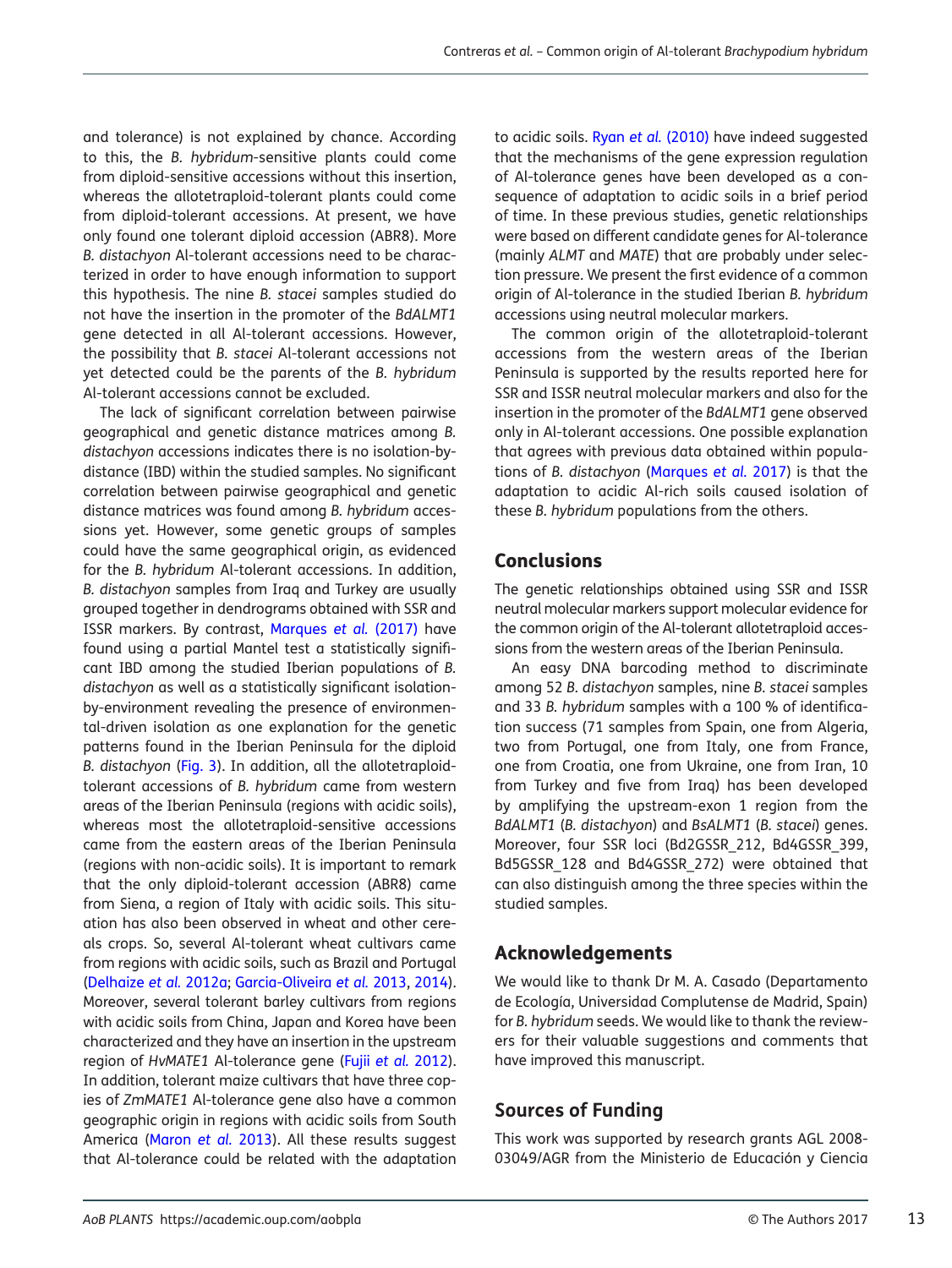of Spain and PR34/07-1581 from the Santander/ Complutense.

## **Contributions by the Authors**

All authors have contributed to the manuscript and the research presented and they have participated in the discussion. R.C. and C.B. (ISSR markers, genetic relationships), R.C. and A.M.F. (SSR markers, genetic relationships), R.C., F.J.G., C.B. and E.B. (molecular markers to distinguish the three species of *Brachypodium*), R.C., A.J.M. and E.B. (collection of the samples).

# **Conflicts of Interest**

None declared.

# Supporting Information

The following additional information is available in the online version of this article—

**Table S1.** Diploid accessions of *Brachypodium distachyon* (2*n* = 2*x* = 10) and *B. stacei* (2*n* = 2*x* = 20), and allotetraploid accessions of *B. hybridum* (2*n* = 4*x* = 30) analysed.

**Table S2.** SSR markers analysed. Two different multiplex PCR with nine (Set 1) and eight (Set 2) different SSR markers were performed.

**Table S3.** PCR reagent concentration for the two multiplex SSR sets.

**Table S4.** Correlation coefficients (*r*) between pairwise geographical and genetic distance matrices based on SSRs.

**Table S5.** Private ISSR markers of *Brachypodium distachyon* and *B. hybridum* Al-tolerant samples.

**Figure S1.** Chromosomal location of the SSR markers designed from the nucleotide sequences of *Brachypodium distachyon* accession Bd21 chromosomes. The blue markers belong to the Multiplex Set 1 and the black markers belong to the Multiplex Set 2.

**Figure S2.** Molecular markers obtained by the amplification of the ALMT1 upstream-exon 1 region that distinguishes among the three species: *Brachypodium distachyon* (ABR1 755 accession), *B. hybridum* (CB accession) and *B. stacei* (E66 accession).

**Figure S3.** Dendrograms showing relationships of *Brachypodium distachyon* and *B. hybridum* accessions based on SSR markers using the Nei 72 and Cavalli-Sforza and Edwards distances, NJ grouping method and 1000 bootstrap replicates.

**Figure S4.** Dendrograms showing relationships of *Brachypodium distachyon* and *B. hybridum* accessions based on ISSR markers using SM, Dice and Jaccard coefficients, UPGMA grouping method and 1000 bootstrap replicates.

**Figure S5.** Principal component analysis (PCA) of *Brachypodium distachyon* and *B. hybridum* accessions based on ISSR data.

# Literature Cited

<span id="page-13-7"></span>Catalán P, López-Álvarez D, Bellosta C, Villar L. 2016a. Updated taxonomic description, iconography and habitat preferences of *Brachypodium distachyon*, *B. stacei* and *B. hybridum* (Poaceae). *Anales Del Jardín Botánico de Madrid* **73**:e028.

<span id="page-13-6"></span>Catalán P, López-Álvarez D, Díaz-Pérez A, Sancho R, López-Herránz ML. 2016b. Phylogeny and evolution of the genus *Brachypodium*. In: Vogel PJ, ed. *Genetics and genomics of Brachypodium*. Cham, Switzerland: Springer International Publishing, 9–38.

<span id="page-13-4"></span>Catalán P, Müller J, Hasterok R, Jenkins G, Mur LA, Langdon T, Betekhtin A, Siwinska D, Pimentel M, López-Álvarez D. 2012. Evolution and taxonomic split of the model grass *Brachypodium distachyon*. *Annals of Botany* **109**:385–405.

<span id="page-13-13"></span>Cavalli-Sforza LL, Edwards AWF. 1967. Phylogenetic analysis: models and estimation procedures. *Evolution* **21**:550–570.

<span id="page-13-9"></span>Contreras R, Figueiras AM, Gallego FJ, Benito C. 2014. *Brachypodium distachyon*: a model species for aluminium tolerance in Poaceae. *Functional Plant Biology* **41**:1270–1283.

<span id="page-13-0"></span>Delhaize E, James RA, Ryan PR. 2012a. Aluminium tolerance of root hairs underlies genotypic differences in rhizosheath size of wheat (*Triticum aestivum*) grown on acid soil. *The New Phytologist* **195**:609–619.

<span id="page-13-10"></span>Delhaize E, Ma JF, Ryan PR. 2012b. Transcriptional regulation of aluminium tolerance genes. *Trends in Plant Science* **17**:341–348.

<span id="page-13-8"></span>Draper J, Mur LA, Jenkins G, Ghosh-Biswas GC, Bablak P, Hasterok R, Routledge AP. 2001. *Brachypodium distachyon*. A new model system for functional genomics in grasses. *Plant Physiology* **127**:1539–1555.

<span id="page-13-12"></span>Felsenstein J. 2001. *PHYLIP (PHYLogeny Inference Package). Version 3.6a2.1*. Seattle, WA: Department of Genome Sciences, University of Washington.

<span id="page-13-15"></span>Fernández E, Figueiras M, Benito C. 2002. The use of ISSR and RAPD markers for detecting DNA polymorphism, genotype identification and genetic diversity among barley cultivars with known origin. *Theoretical and Applied Genetics* **104**:845–851.

<span id="page-13-11"></span>Fernández E, García V, Gutiérrez F, Bravo JM. 1971. Estudio comparativo de la fertilidad de los suelos de plátanos en las Islas Canarias. *Anales de Edafología Agrobiología* **30**:7–8.

<span id="page-13-5"></span>Filiz E, Ozdemir BS, Budak F, Vogel JP, Tuna M, Budak H. 2009. Molecular, morphological, and cytological analysis of diverse *Brachypodium distachyon* inbred lines. *Genome* **52**:876–890.

<span id="page-13-14"></span>Fristensky B. 2007. BIRCH: a user-oriented, locally-customizable, bioinformatics system. *BMC Bioinformatics* **8**:54.

<span id="page-13-1"></span>Fujii M, Yokosho K, Yamaji N, Saisho D, Yamane M, Takahashi H, Sato K, Nakazono M, Ma JF. 2012. Acquisition of aluminium tolerance by modification of a single gene in barley. *Nature Communications* **3**:713.

<span id="page-13-2"></span>Garcia-Oliveira AL, Benito C, Prieto P, de Andrade Menezes R, Rodrigues-Pousada C, Guedes-Pinto H, Martins-Lopes P. 2013. Molecular characterization of TaSTOP1 homoeologues and their response to aluminium and proton (H(+)) toxicity in bread wheat (*Triticum aestivum* L.). *BMC Plant Biology* **13**:134.

<span id="page-13-3"></span>Garcia-Oliveira AL, Martins-Lopes P, Tolrá R, Poschenrieder C, Tarquis M, Guedes-Pinto H, Benito C. 2014. Molecular characterization of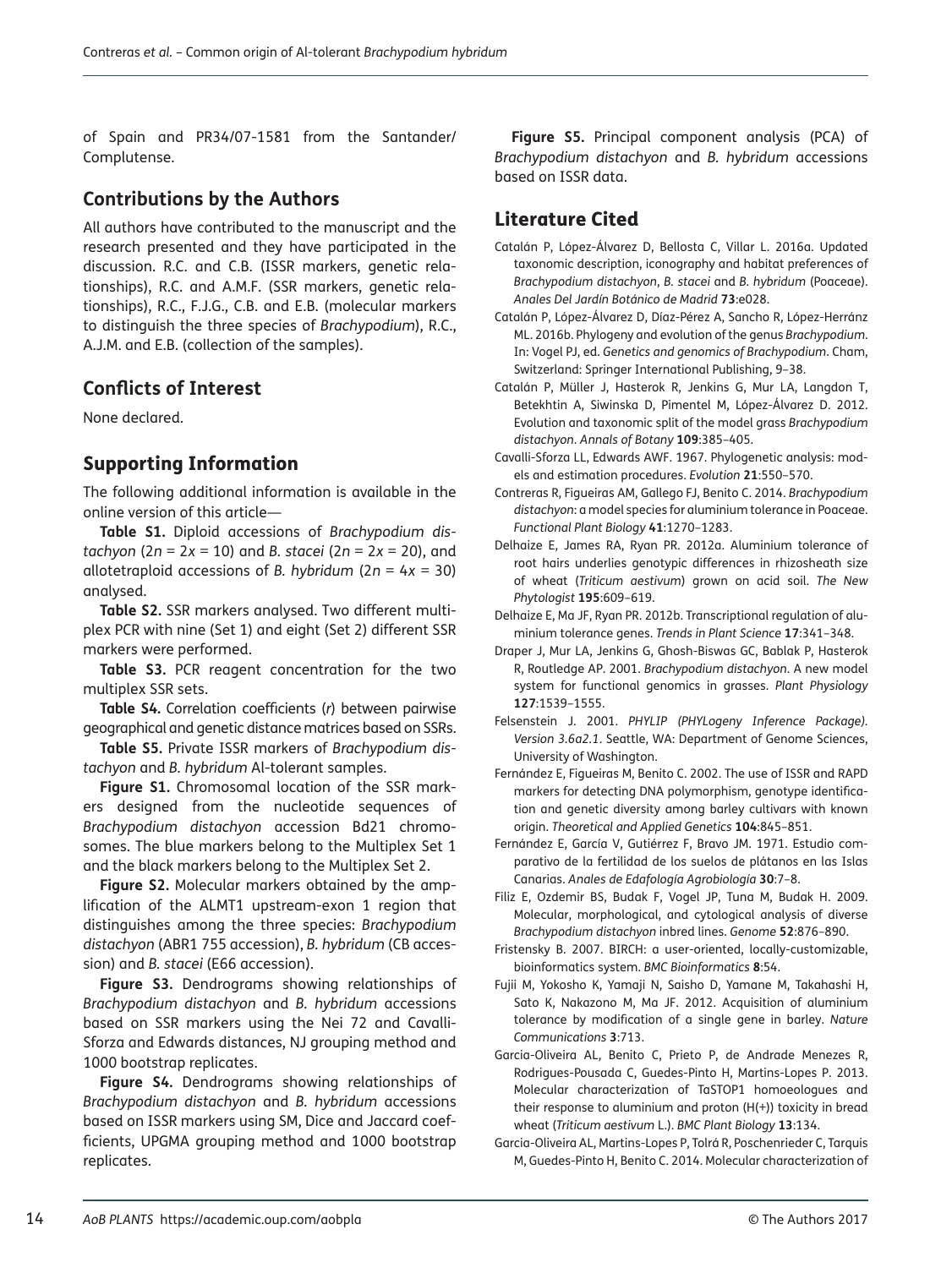the citrate transporter gene *TaMATE1* and expression analysis of upstream genes involved in organic acid transport under Al stress in bread wheat (*Triticum aestivum*). *Physiologia Plantarum* **152**:441–452.

- <span id="page-14-5"></span>Garvin DF, Gu YQ, Hasterok R, Hazen SP, Jenkins G, Mockler TC, Mur LAJ, Vogel JP. 2008. Development of genetic and genomic research resources for *Brachypodium distachyon*, a new model system for grass crop research. *Crop Science* **48**:S69–S84.
- <span id="page-14-27"></span>Giraldo P, Rodríguez-Quijano M, Vázquez JF, Carrillo JM, Benavente E. 2012. Validation of microsatellite markers for cytotype discrimination in the model grass *Brachypodium distachyon*. *Genome* **55**:523–527.
- <span id="page-14-7"></span>Grass Phylogeny Working Group. 2001. Phylogeny and subfamilial classification of the grasses (Poaceae). *Annals of Missouri Botanical Garden* **88**:373–457.
- <span id="page-14-11"></span>Hasterok R, Draper J, Jenkins G. 2004. Laying the cytotaxonomic foundations of a new model grass, *Brachypodium distachyon* (L.) Beauv. *Chromosome Research* **12**:397–403.
- <span id="page-14-12"></span>Hasterok R, Marasek A, Donnison IS, Armstead I, Thomas A, King IP, Wolny E, Idziak D, Draper J, Jenkins G. 2006. Alignment of the genomes of *Brachypodium distachyon* and temperate cereals and grasses using bacterial artificial chromosome landing with fluorescence in situ hybridization. *Genetics* **173**:349–362.
- <span id="page-14-13"></span>Idziak D, Betekhtin A, Wolny E, Lesniewska K, Wright J, Febrer M, Bevan MW, Jenkins G, Hasterok R. 2011. Painting the chromosomes of *Brachypodium*: current status and future prospects. *Chromosoma* **120**:469–479.
- <span id="page-14-0"></span>Kochian LV, Hoekenga OA, Pineros MA. 2004. How do crop plants tolerate acid soils? Mechanisms of aluminum tolerance and phosphorous efficiency. *Annual Review of Plant Biology* **55**:459–493.
- <span id="page-14-1"></span>Kochian LV, Pineros MA, Hoekenga OA. 2005. The physiology, genetics and molecular biology of plant aluminum resistance and toxicity. *Plant and Soil* **274**:175–195.
- <span id="page-14-20"></span>López M, Grau JM (eds). 2004. *Metales pesados, materia orgánica y otros parámetros de la capa superficial de los suelos agrícolas y de pastos de España peninsular. Resultados por provincias II*. Madrid, Spain: Instituto Nacional de Tecnología Agraria y Alimentaria (INIA), Ministerio de Educación y Ciencia de España, 383.
- <span id="page-14-8"></span>López-Álvarez D, López-Herranz ML, Betekhtin A, Catalán P. 2012. A DNA barcoding method to discriminate between the model plant *Brachypodium distachyon* and its close relatives *B. stacei* and *B. hybridum* (Poaceae). *PLoS One* **7**:e51058.
- <span id="page-14-15"></span>López-Álvarez D, Manzaneda AJ, Rey PJ, Giraldo P, Benavente E, Allainguillaume J, Mur L, Caicedo AL, Hazen SP, Breiman A, Ezrati S, Catalán P. 2015. Environmental niche variation and evolutionary diversification of the *Brachypodium distachyon* grass complex species in their native circum-Mediterranean range. *American Journal of Botany* **102**:1073–1088.
- <span id="page-14-17"></span>López-Álvarez D, Zubair H, Beckmann M, Draper J, Catalán P. 2017. Diversity and association of phenotypic and metabolomic traits in the close model grasses *Brachypodium distachyon, B. stacei* and *B. hybridum*. *Annals of Botany* **119**:545–561.
- <span id="page-14-4"></span>Ma JF, Ryan PR, Delhaize E. 2001. Aluminium tolerance in plants and the complexing role of organic acids. *Trends in Plant Science* **6**:273–278.
- <span id="page-14-25"></span>Mantel N. 1967. The detection of disease clustering and a generalized regression approach. *Cancer Research* **27**:209–220.
- <span id="page-14-29"></span>Manzaneda AJ, Rey PJ, Anderson JT, Raskin E, Weiss-Lehman C, Mitchell-Olds T. 2015. Natural variation, differentiation, and genetic trade-offs of ecophysiological traits in response to water limitation in *Brachypodium distachyon* and its descendent allotetraploid *B. hybridum* (Poaceae). *Evolution* **69**:2689–2704.
- <span id="page-14-9"></span>Manzaneda AJ, Rey PJ, Bastida JM, Weiss-Lehman C, Raskin E, Mitchell-Olds T. 2012. Environmental aridity is associated with cytotype segregation and polyploidy occurrence in *Brachypodium distachyon* (Poaceae). *The New Phytologist* **193**:797–805.
- <span id="page-14-30"></span>Maron LG, Guimarães CT, Kirst M, Albert PS, Birchler JA, Bradbury PJ, Buckler ES, Coluccio AE, Danilova TV, Kudrna D, Magalhaes JV, Piñeros MA, Schatzh MC, Wing RA, Kochian LV. 2013. Aluminum tolerance in maize is associated with higher *MATE1* gene copy number. *Proceeding of National Academy of Science USA* **110**:5241–5246.
- <span id="page-14-16"></span>Marques I, Shiposha V, López-Alvarez D, Manzaneda AJ, Hernandez P, Olonova M, Catalán P. 2017. Environmental isolation explains Iberian genetic diversity in the highly homozygous model grass *Brachypodium distachyon*. *BMC Evolutionary Biology* **17**:139.
- <span id="page-14-28"></span>Matos M, Pinto-Carnide O, Benito C. 2001. Phylogenetic relationships among Portuguese rye based on isozyme, RAPD and ISSR markers. *Hereditas* **134**:229–236.
- <span id="page-14-18"></span>Mayer C. 2006–2010. *Phobos 3.3.11*. [http://www.rub.de/spezzoo/](http://www.rub.de/spezzoo/cm/cm_phobos.htm) [cm/cm\\_phobos.htm](http://www.rub.de/spezzoo/cm/cm_phobos.htm) (12 April 2013).
- <span id="page-14-6"></span>Mur LA, Allainguillaume J, Catalán P, Hasterok R, Jenkins G, Lesniewska K, Thomas I, Vogel J. 2011. Exploiting the *Brachypodium* tool box in cereal and grass research. *The New Phytologist* **191**:334–347.
- <span id="page-14-22"></span>Nei M. 1972. Genetic distance between populations. *American Naturalist* **106**:283–292
- <span id="page-14-23"></span>Page RD. 1996. TreeView: an application to display phylogenetic trees on personal computers. *Computer Applications in the Biosciences* **12**:357–358.
- <span id="page-14-21"></span>Prevost A, Wilkinson MJ. 1999. A new system of comparing PCR primers applied to ISSR fingerprinting of potato cultivars. *Theoretical and Applied Genetics* **98**:107–112.
- <span id="page-14-19"></span>Rita J, Rossello JA. 1989. Gigaspermum mouretii Corb en las Islas Baleares. *Acta Botánica Malacitana* **14**:73–80.
- <span id="page-14-10"></span>Robertson IH. 1981. Chromosome numbers in *Brachypodium* Beauv. (Gramineae). *Genetica* **56**:55–60.
- <span id="page-14-26"></span>Rodríguez JA, López M, Grau JM. 2009. *Metales pesados, materia orgánica y otros parámetros de los suelos agrícolas y pastos de España*. Co-edited Ministerio de Medio Ambiente y Medio Rural y Marino/Instituto Nacional de Tecnología Agraria y Alimentaria (INIA). Madrid, Spain: Ministerio de Ciencia e Innovación, 225.
- <span id="page-14-24"></span>Rohlf FJ. 1993. *NTSYS-pc, numerical taxonomy and multivariate analysis system*. New York: Applied Biostatistical Inc.
- <span id="page-14-3"></span>Ryan PR, Delhaize E. 2010. The convergent evolution of aluminium resistance in plants exploits a convenient currency. *Functional Plant Biology* **37**:275–284.
- <span id="page-14-2"></span>Ryan PR, Raman H, Gupta S, Sasaki T, Yamamoto Y, Delhaize E. 2010. The multiple origins of aluminium resistance in hexaploid wheat include *Aegilops tauschii* and more recent cis mutations to *TaALMT1*. *The Plant Journal* **64**:446–455.
- <span id="page-14-14"></span>Schippmann U. 1991. Revision der europäischen Arten der Gattung *Brachypodium* Palisot de Beauvois (Poaceae). *Boissiera* **45**:1–250.